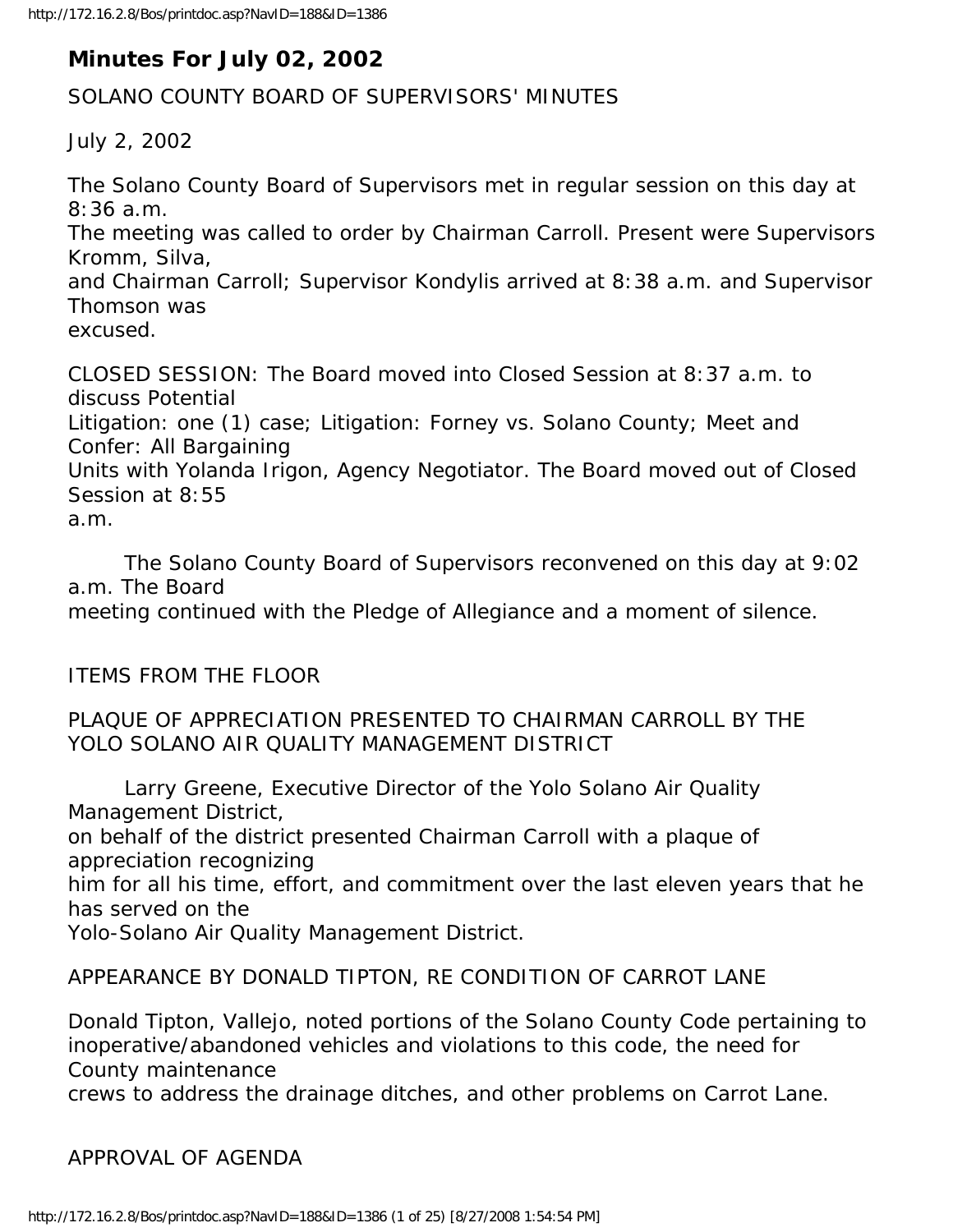On motion of Supervisor Kondylis and seconded by Supervisor Silva, the Board acted to

approve the submitted Agenda, incorporated herein by reference, with the following modifications:

(Item 13) Authorize the County Administrator to submit an application for the FY 2002

Local Law Enforcement Block Grant for the U.S. Department of Justice in the amount of \$135,000, removed from the Consent Calendar.

(Item 14A) Authorize the General Services Department to negotiate lease terms for

temporary relocation of County departments currently located on the construction site of the Solano County Government Center, removed from the Consent Calendar.

(Item 14B) Set date for a noticed/published hearing to consider adopting a resolution

confirming delinquent garbage accounts in the unincorporated areas of Vallejo, approving a \$50 lien processing fee and authorizing the processing of real property liens to collect the unpaid charges: Suggested date for noticed/published hearing: August 6, 2002 at 9:00 a.m., removed from the Consent Calendar.

 (Item 15B) Adoption of a resolution amending the Alphabetical Listing of Classes and

Salaries to reflect a monthly salary of approximately \$2884 - \$3541 for the allocation of Election Coordinator; \$3072 - \$3771 for the allocation of Election Program Supervisor; adoption of a resolution amending the Allocation List to add 2.0 FTE Election Coordinators and delete 1.0 FTE Administrative Secretary; one (1) Election Technician I and add one (1) FTE Election Program Supervisor and delete one (1.0) FTE Office Supervisor, removed from the Consent Calendar.

 (Item 18) Authorize the County Administrator to continue an agreement with Balzac Communications, Inc., for the Glassy-Winged Sharpshooter Public Awareness Program for the period July 1, 2002 through August 31, 2002, in an amount not to exceed \$4,400, removed from the Consent Calendar.

So ordered by a vote of 4-0; Supervisor Thomson excused.

## CONSENT CALENDAR

On motion of Supervisor Kondylis and seconded by Supervisor Silva, the Board acted to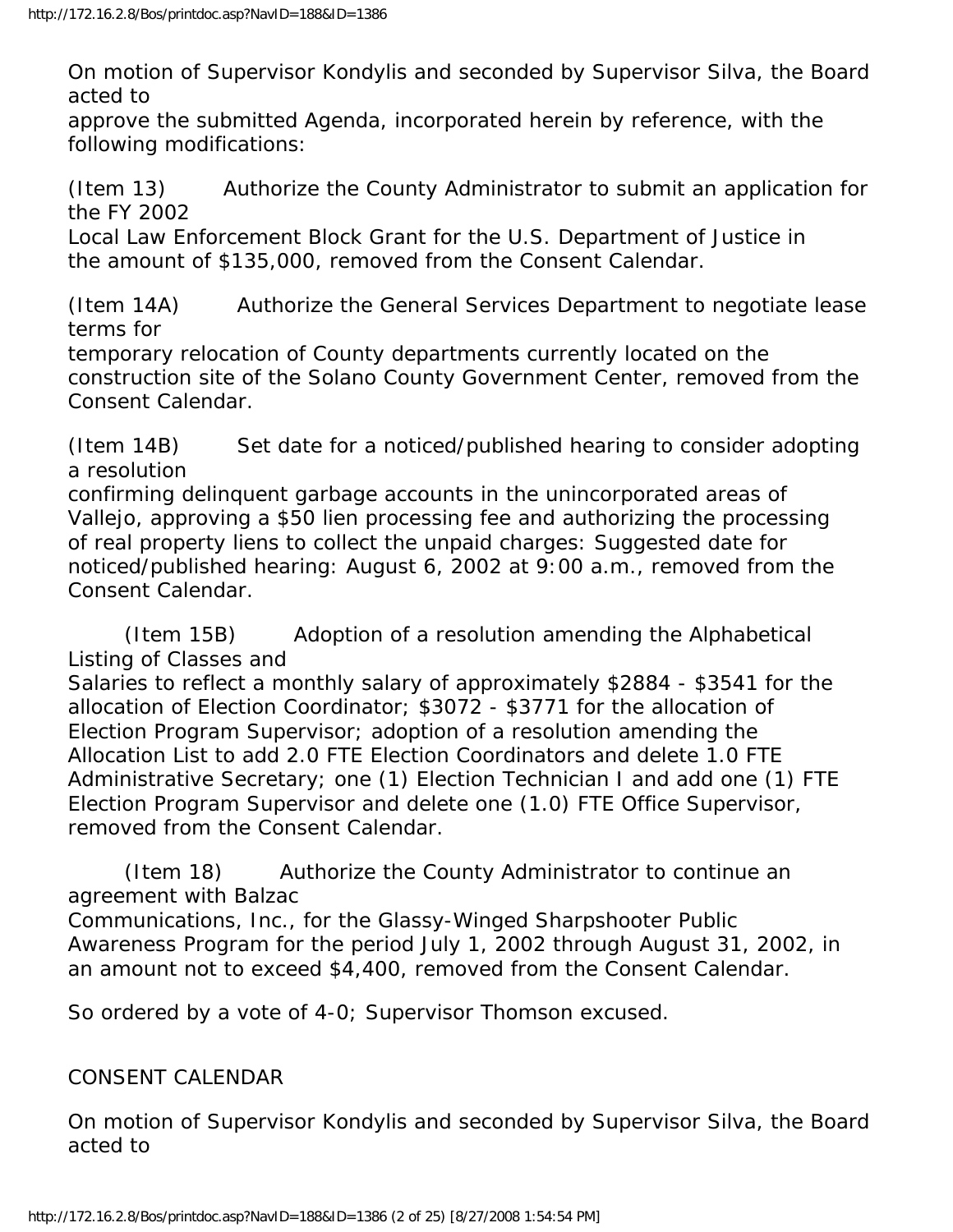approve the following Consent Calendar items by a vote 4-0; Supervisor Thomson excused.

(Item 12) MINUTES OF THE BOARD OF SUPERVISORS MEETING OF JUNE 11, 2002

AND RURAL NORTH VACAVILLE WATER DISTRICT JUNE 11, 2002, as outlined in the Agenda Submittal from the Clerk of the Board dated July 2, 2002,

incorporated herein by reference, approved.

(Item 15A) RESOLUTION NO. 2002-140 AMENDING THE ALPHABETICAL LISTING OF

CLASSES AND SALARIES (Agriculture/Weights and Measures), adopted. (see Resolution Book)

(Item 16A) SUBMISSION OF GRANT PROPOSAL TO CALIFORNIA CENTER FOR

RESEARCH RE COORDINATED CASE PLANNING, as outlined in the Agenda Submittal from Health and Social Services dated July 2, 2002, incorporated herein by

reference, approved.

(Item 16B) AMENDMENT TO AGREEMENT WITH NAPA SOLANO HEALTH PROJECT,

as outlined in the Agenda Submittal from Health and Social Services dated June 2,

2002, incorporated herein by reference, approved and Chairman authorized to sign

said contract on behalf of Solano County.

(Item 17) REQUEST FOR PROPOSALS RE REPLACEMENT OF FUEL TANKS AT

VACAVILLE CORPORATION YARD, as outlined in the Agenda Submittal from the Department of Transportation dated July 2, 2002, incorporated herein by reference, approved and County Administrator authorized to award and sign said

contract on behalf of Solano County.

SPECIAL DISTRICTS GOVERNED BY THE BOARD OF SUPERVISORS:

(Item 19) East Vallejo Fire Protection District

AUTHORIZATION TO SIGN AUDIT PACKAGE AGREEMENT LETTER FOR THE FISCAL YEARS ENDING JUNE 30, 2001 AND JUNE 30, 2002, as outlined in the Agenda Submittal from the County Administrator's Office dated July 2, 2002,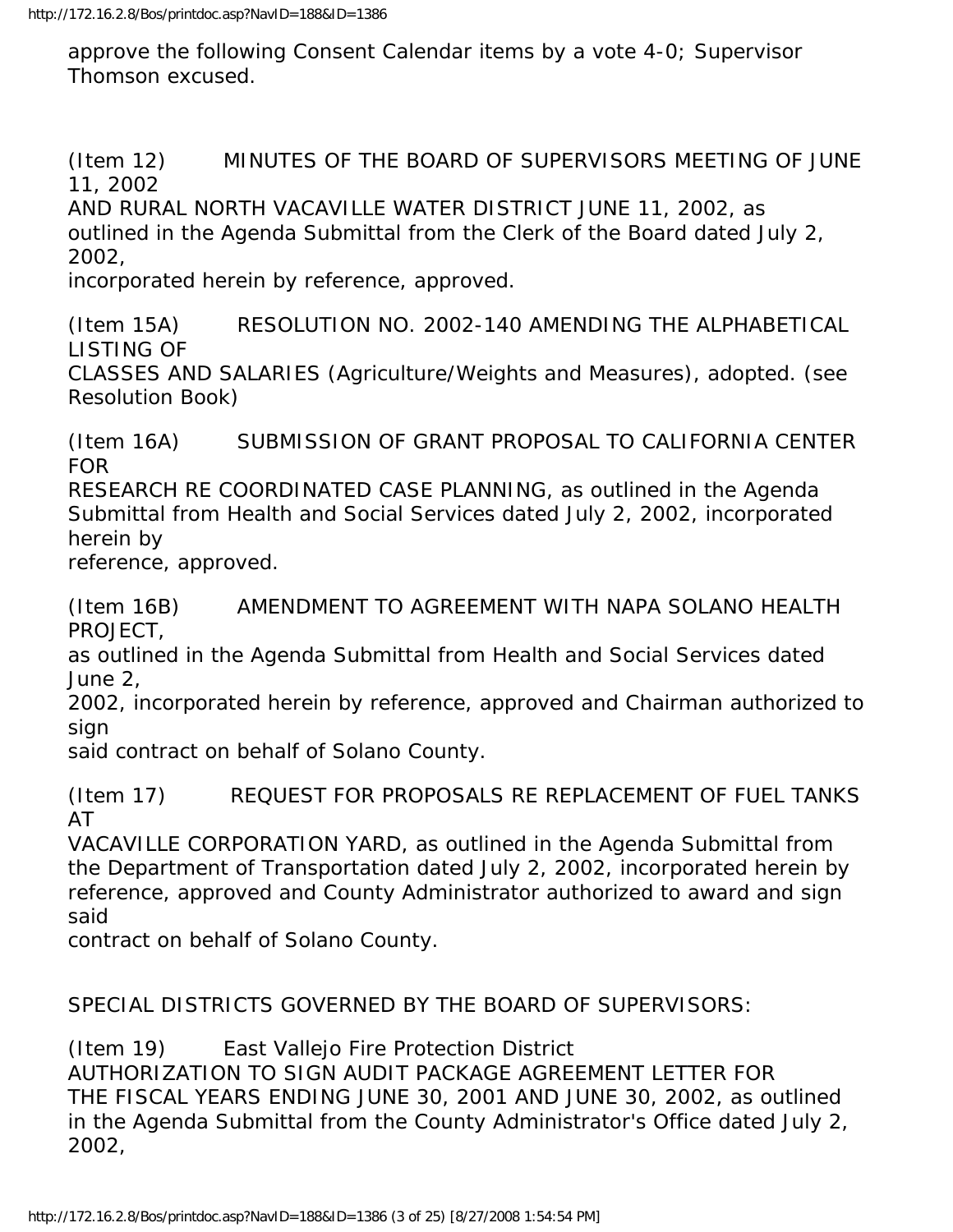incorporated herein by reference, approved and Chairman authorized to sign said

letter on behalf of Solano County.

# **ORDERS**

(Item 13) APPLICATION FOR FY 2002 LOCAL LAW ENFORCEMENT BLOCK GRANT (LLEBG), APPROVED

The Board was provided with an Agenda Submittal from the County Administrator's

Office dated July 2, 2002, incorporated herein by reference, regarding submitting an application

for the 2002 Local Law Enforcement Block Grant (LLEBG) from the U.S. Department of Justice.

Donald Tipton, Vallejo, expressed some confusion relative to between the cities and the

County.

John Taylor, County Administrator's Office, noted the Department of Justice provides

block grants to local agencies for law enforcement programs. There are provisions in the grant

relative to the amount of funding and for disparate funding arrangements. There are cities in the

County that are in the disparate funding and will transfer funds to the County. The actual

spending plan will come back to the Board after the grant is approved.

On motion of Supervisor Kromm and seconded by Supervisor Silva, the Board acted to

authorize application for the Department of Justice's Local Law Enforcement Block Grant

Program (LLEBG) funding. So ordered by a vote of 4-0; Supervisor Thomson excused.

(Item 14A) NEGOTIATION OF LEASE TERMS FOR TEMPORARY RELOCATION OF COUNTY DEPARTMENTS LOCATED ON SOLANO COUNTY GOVERNMENT CENTER CONSTRUCTION SITE, APPROVED

The Board was provided with an Agenda Submittal from General Services **Department** 

dated July 2, 2002, incorporated herein by reference, regarding leasing office space to relocate

County departments that are located on the construction site of the new Downtown Government

Center.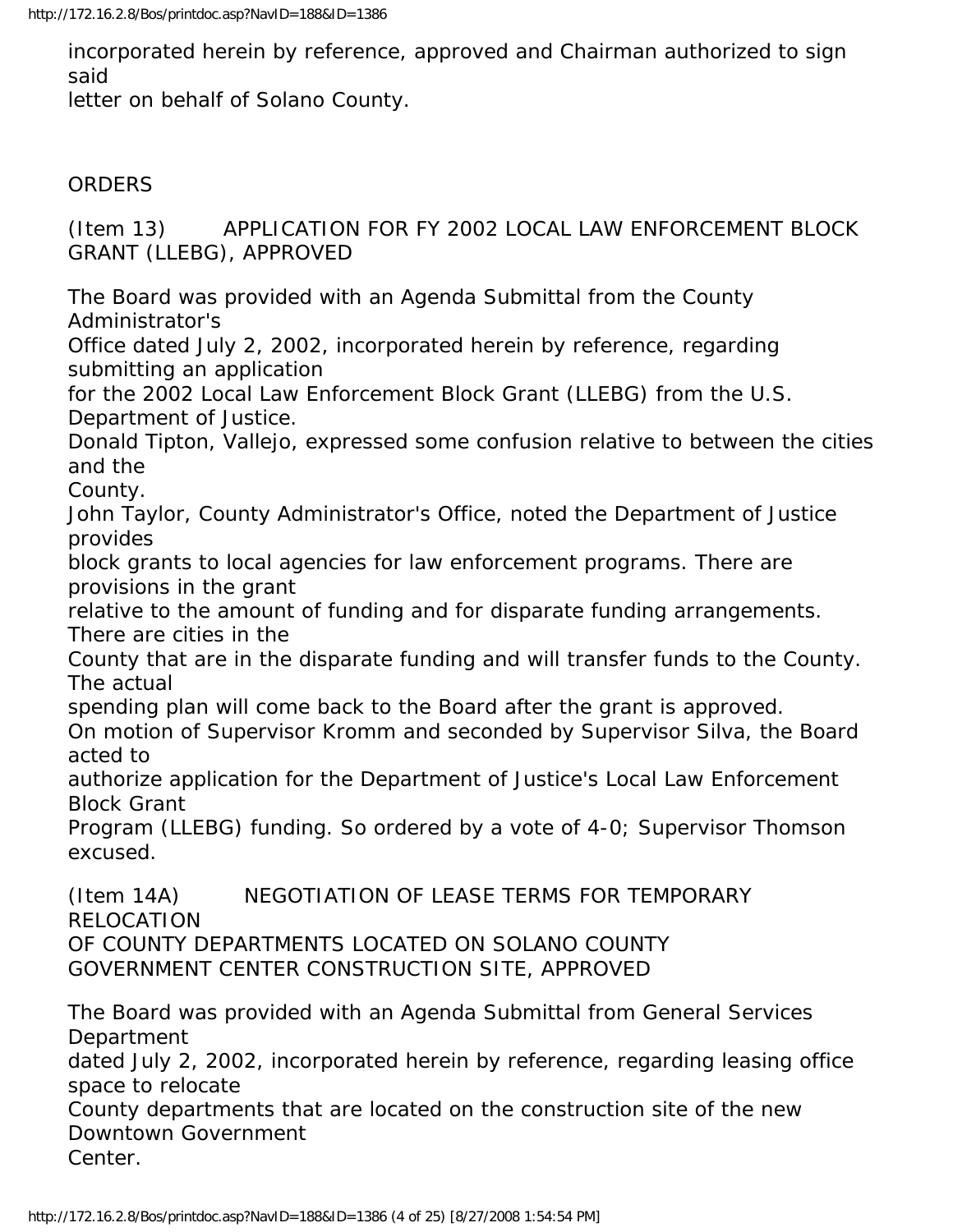Donald Tipton, Vallejo, suggested moving the Department of Environmental

Management to Vallejo to address problems there more quickly, and the installation of an 800

number that people could use to call County departments.

 Responding to questions posed by Supervisor Kromm regarding why the Department of

Environmental Management would be moving, Director of General Services Jim Werdell

discussed the construction will totally surround the building and the many inconveniences this

will pose to the public, and the use of the building as construction headquarters which will

eliminate the need for construction trailers.

 County Administrator Michael Johnson discussed the benefits of moving the department,

and the decision to relocate the department during construction.

 Responding to questions posed by Supervisor Kondylis relative to the cost of the leases,

and regarding the furniture, Mr. Werdell noted rental costs are projected to run \$38,000 per

month. Some existing furniture will be used along with refurbished furniture.

 On motion of Supervisor Kromm and seconded by Supervisor Silva, the Board acted to

authorize General Services to negotiate lease terms for temporary relocation of County

departments. So ordered by a vote of 4-0; Supervisor Thomson excused.

(Item 18) EXTENSION OF AGREEMENT WITH BALZAC COMMUNICATIONS, INC. RE GLASSY-WINGED SHARPSHOOTER PUBLIC AWARENESS PROGRAM, APPROVED

The Board was provided with an Agenda Submittal from the Agriculture Department

dated July 2, 2002, incorporated herein by reference, regarding continuing the contract with

Balzac Communications, Inc. for a public awareness program for the Glassy-Winged

Sharpshooter.

Donald Tipton, Vallejo, feels the Glassy-Winged Sharpshooter gets more attention than

deserved, more attention should be paid to the Sudden Oak Syndrome, and that wood eating bees

and yellow jacket infestation in Homeacres should be addressed.

On motion of Supervisor Kromm and seconded by Supervisor Silva, the Board acted to

approve the extension of the agreement with Balzac Communications Inc. for a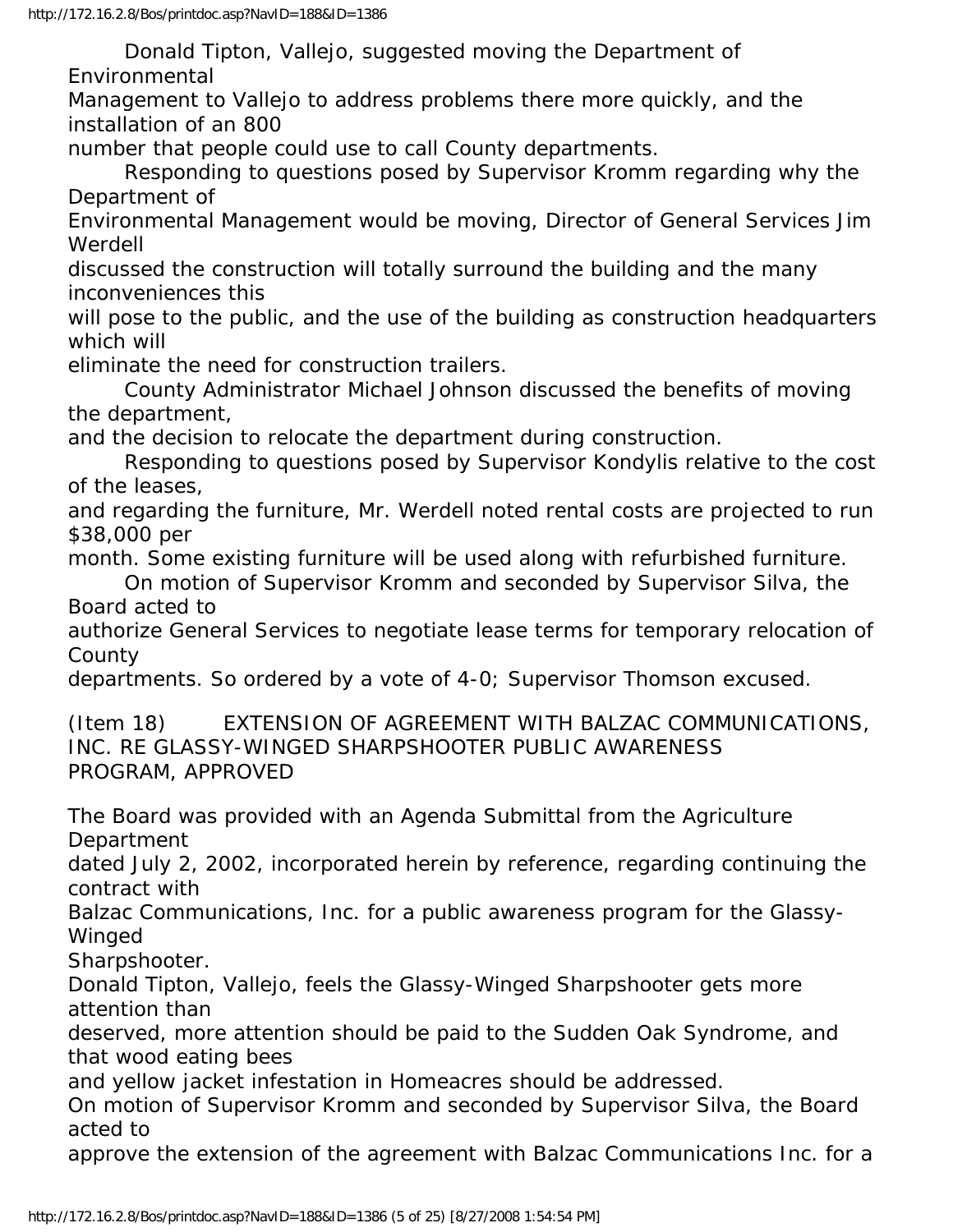public awareness program of the Glassy-winged Sharpshooter. So ordered by a vote of 4-0; Supervisor Thomson excused.

(Item 14B) DATE FOR PUBLIC HEARING TO CONSIDER ADOPTION OF RESOLUTION CONFIRMING DELINQUENT GARBAGE ACCOUNTS IN UNINCORPORATED AREAS OF VALLEJO SET FOR AUGUST 6, 2002 AT 9:00 A.M.

The Board was provided with an Agenda Submittal from General Services dated July 2,

2002, incorporated herein by reference, regarding setting the date for a public hearing to consider

adopting a resolution to confirm delinquent garbage accounts in the unincorporated areas of

Vallejo.

Responding to concerns voiced by Supervisor Kromm relative to noticing in the newspapers, Director of General Services Jim Werdell noted that the notices would be published

in the Daily Republic and the Times Herald in Vallejo.

On motion of Supervisor Kromm and seconded by Supervisor Silva, the Board acted to

set August 6, 2002 at 9:00 a.m. for a public hearing to consider adopting a resolution to confirm

delinquent garbage accounts in the unincorporated areas of Vallejo. So ordered by a vote of 4-0;

Supervisor Thomson excused.

(Item 15B) RESOLUTION NO. 2002-141 AMENDING THE ALPHABETICAL LISTING OF CLASSES AND SALARIES (ELECTIONS), ADOPTED RESOLUTION NO. 2002-142 AMENDING THE LIST OF NUMBERS AND CLASSIFICATIONS OF POSITIONS WITHIN SOLANO COUNTY

(ELECTIONS), ADOPTED

The Board was provided with an Agenda Submittal from Human Resources dated July 2,

2002, incorporated herein by reference, regarding adopting resolutions to make organizational

changes to add two new job classifications as recommended in a management/ organizational

study of the Registrar of Voters Department.

Responding to questions posed by Supervisor Silva regarding recruiting for the positions

as soon as possible, if the salaries listed are as recommended in the recent salary survey, and

recruiting for the Election Program Supervisor Position, Bertha Jenkins,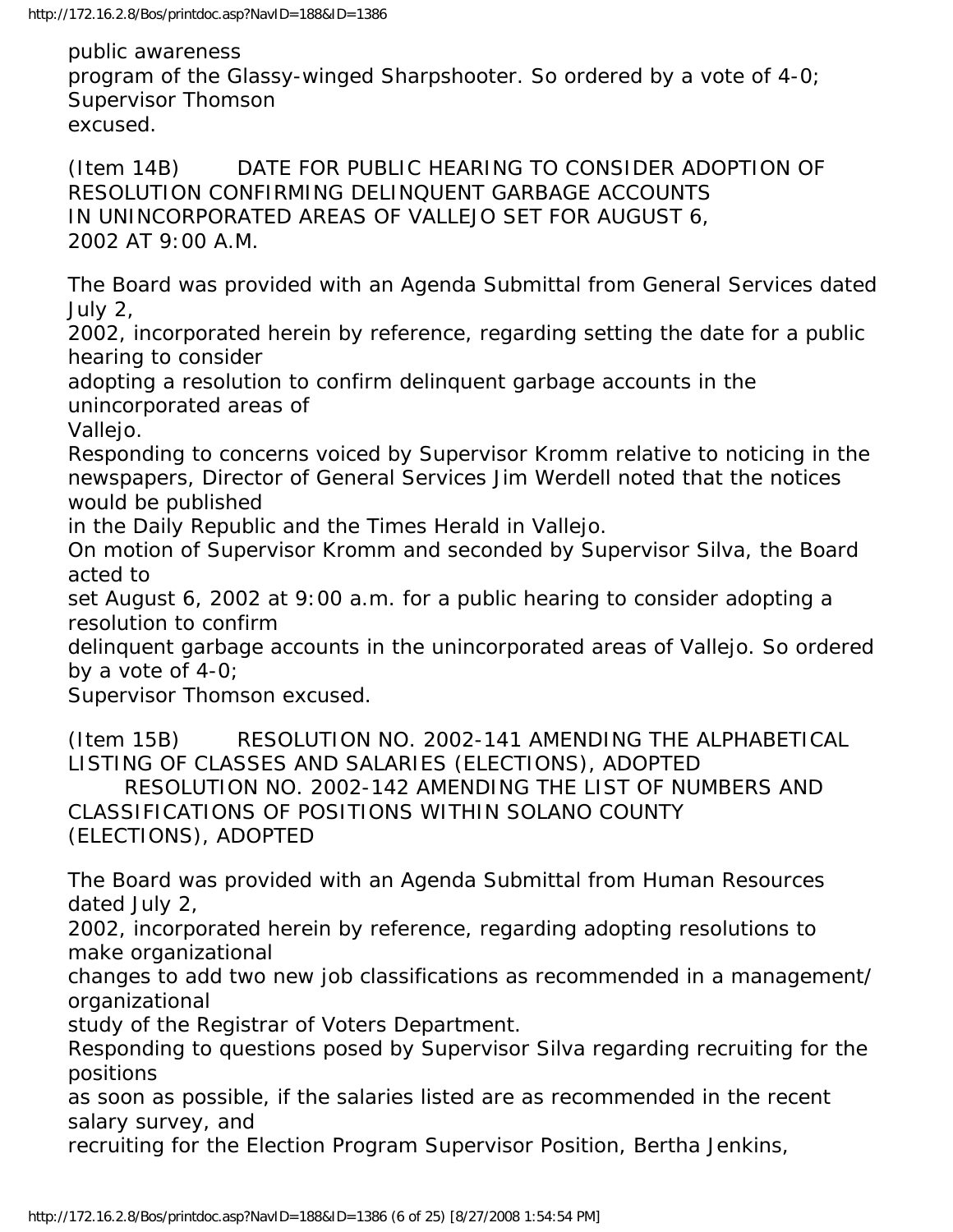Department of Human

Resources, noted the salary listed for the Election Coordinator is the updated salary. The salary

for the Election Program Supervisor is still under study, and the position of Office Supervisor is

being reclassified to the Election Coordinator position.

 On motion of Supervisor Silva and seconded by Supervisor Kromm, the Board acted to adopt

Resolution No. 2002-141 Amending the Alphabetical Listing of Classes and Salaries and the

amendment that the salary range will be amended when the DMG Salary Survey ranges are received,

and to adopt Resolution No. 2002-142 Amending the List of Numbers and Classifications of

Positions (Registrar of Voters). So ordered by a vote of 4-0; Supervisor Thomson excused.

(see Resolution Book)

(Item 21A) BOARD EXPRESSED OPPOSITION TO SCA 7 (BURTON) RE **ACCESS** 

TO PUBLIC RECORDS UNLESS AMENDED

BOARD EXPRESSED OPPOSITION TO AB 776 (THOMSON) UNLESS AMENDED

 BOARD EXPRESSED SUPPORT FOR AB 1421 (THOMSON) RE MENTALLY ILL ASSISTED OUTPATIENT TREATMENT PROGRAMS

Paul Yoder, Legislative Analyst, Shaw & Yoder, reviewed the status of the State budget,

feels the current budget is good for counties in light of the huge State deficit, discussed the

tremendous work Senator Johannessen has done for the counties in getting many programs

restored, and the potential for problems with the budget for 2003/2004. Supervisor Kromm suggested a letter be drafted for signature to Senator Johannessen

thanking him for the work that he has done on behalf of the counties.

Responding to questions posed by Supervisor Kondylis relative to penalties by the

Federal government due to the problems with a State purchased computer system and the

proposed penalty for the District Attorney Family Support, Mr. Yoder noted the penalties have

been reversed away from the counties, and that he is monitoring the budget to ensure that action

is included. The proposed penalty for the County would have been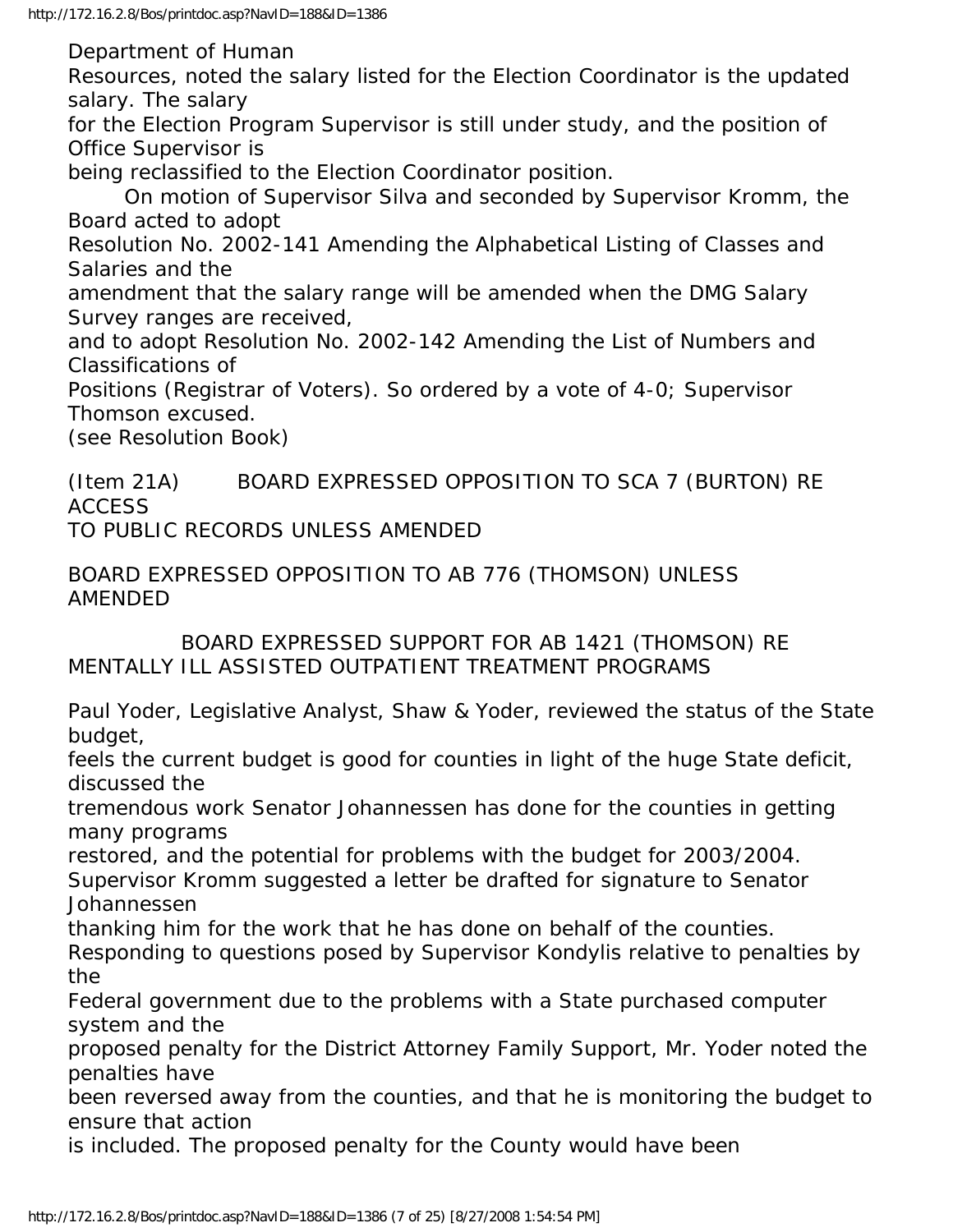approximately \$750,000, and the penalty would have been imposed based on the success of the program. Mr. Yoder noted that Senator Burton endorsed previous County family support collection programs as being more successful. SCA 7 (Burton), Mr. Yoder discussed this constitutional amendment regarding access to public records, noted opposition by California State Association of Counties (CSAC), the League of Cities, State-wide associations and public agencies to this legislation. The bill is still moving; it will have to go before the voters, and could pose issues for the County. Supervisor Kromm feels the public should have access to records and the process should be as easy as possible. Responding to questions posed by Supervisor Kromm regarding how unclear the bill is, and effects to State operations if the bill is passed, Mr. Yoder noted frustrations by many groups with the vagueness of the bill and noted the effects if the bill and subsequent legislation if passed. This bill would not affect the State if passed, State meetings could continue behind closed doors with no access to their records. Mr. Yoder noted a letter could be drafted outlining the concerns of the County that this legislation should be applicable to the State as well as local agencies. AB 776 (Thomson), Mr. Yoder noted this bill would clarify the Sewer District Act and State law under which sewer service could be provided outside the district boundaries. The Fairfield Sewer District currently does provide some services immediately outside the district

boundaries.

Supervisor Kromm gave a brief history resulting in this legislative action in this area, but

noted concern with language in the bill relative to the potential for new construction, and voiced

opposition to any language that could be growth inducing. Supervisor Kromm encouraged the

Board not to support the bill as written and to encourage it be amended. Responding to questions posed by Supervisor Kondylis relative to the LAFCO authority

if the bill is approved, Mr. Yoder will do further investigation, but feels bills like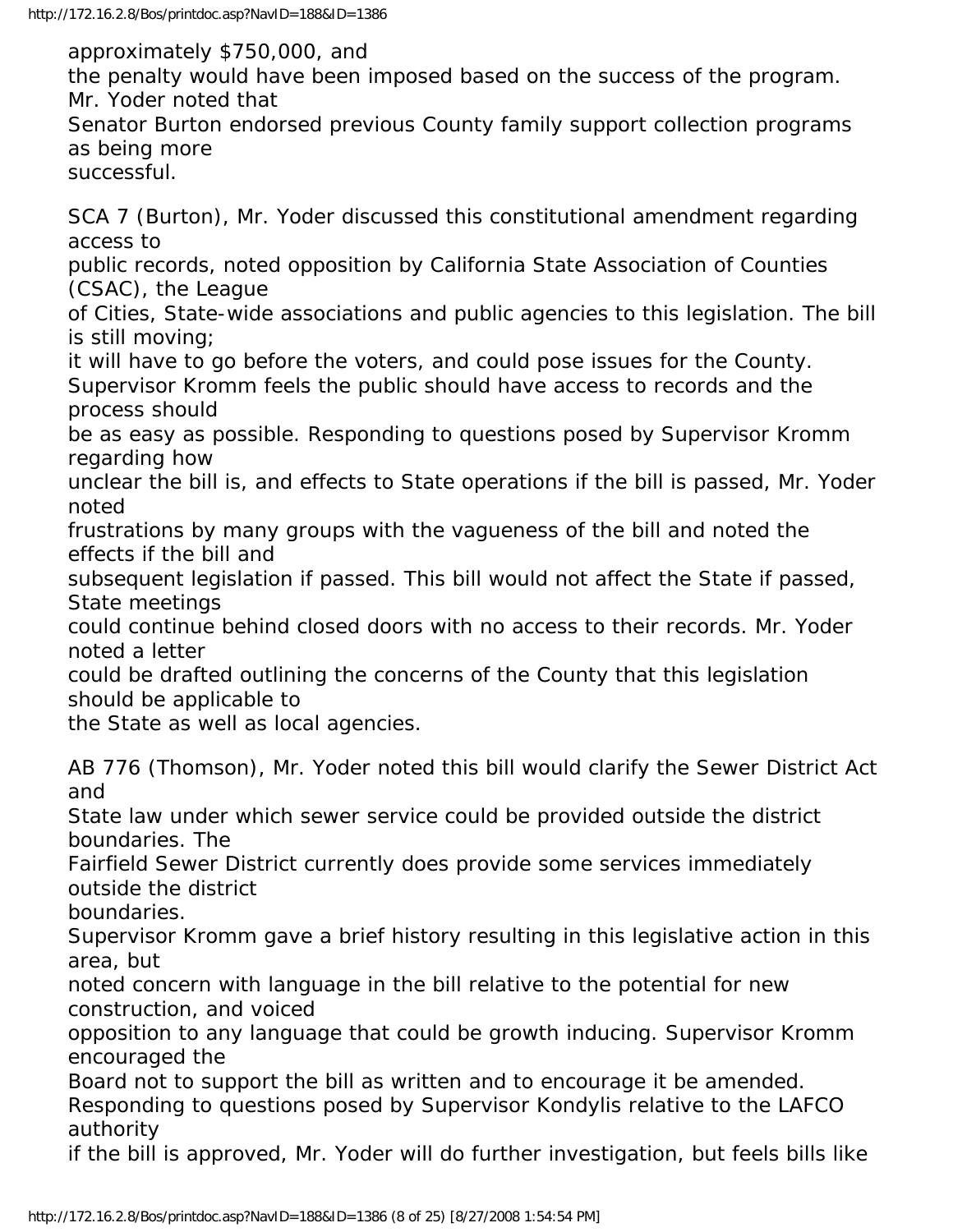this one are

proposed to avoid the LAFCO process. Supervisor Kondylis noted opposition to any growth

inducing language.

Supervisor Silva noted wording "may" in the bill on line 18 that gives flexibility to the

district board, that Proposition A will not allow subdivisions and large inducements of growth,

but approval of this bill would give some homeowners further options if they are experiencing

septic problems, and would make the Board and the District responsible to make determinations

for connections or not. Another issue here is local control.

 On motion of Supervisor Kromm and seconded by Supervisor Kondylis, the Board acted

to oppose AB 776 unless it is amended. So ordered by a vote of 3-1;

Supervisor Silva voted no,

and Supervisor Thomson excused.

AB 1421 (Thomson), Mr. Yoder reviewed the purpose of the bill, which would help treat the

mentally ill, and the legal authority to issue court orders for individuals to participate in treatment

programs.

 Responding to questions posed by Supervisor Kondylis relative to the impacts this bill

would have, Deputy Director of Mental Health Roger Wiere noted opposition by the Mental

Health Directors Association to the bill due to the fear that peoples rights may be abused, even

with the many modifications that have been made. Mr. Wiere noted personal support for the bill,

but expressed the need to work with consumer groups to ensure there are no negative effects.

 Responding to questions posed by Supervisor Kondylis relative to what type of

amendments are being proposed by the Mental Health Directors Association, Mr. Yoder noted

many amendments have been made, and there are still some amendments being worked on. The

Mental Health Directors are asking for a State appropriation to test this program, and are waiting

to see which amendments are in print and then will reconsider their position. There are strong

feelings in both sides of this issue.

 On motion of Supervisor Kromm and seconded by Chairman Carroll, the Board acted to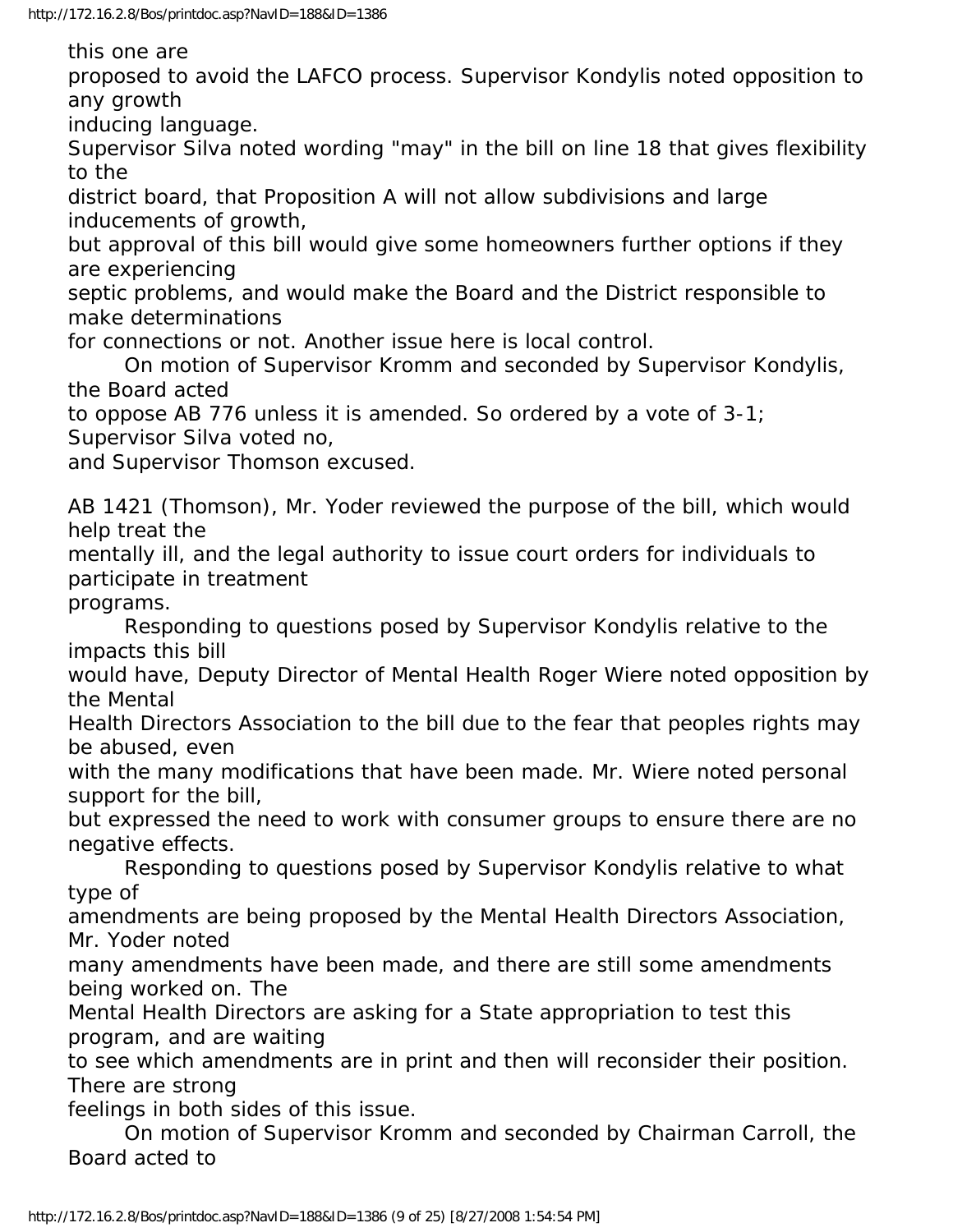oppose SCA 7 unless amended, and to support AB 1421 subject to further remedies for the fiscal impacts. So ordered by a vote of 4-0; Supervisor Thomson excused.

(Item 21B) PROJECT LABOR AGREEMENT (PLA) WITH NAPA-SOLANO BUILDING TRADES COUNCIL AND VARIOUS LABOR UNIONS RE CONSTRUCTION OF SOLANO COUNTY GOVERNMENT CENTER, APPROVED

Darby Hayes, County Administrative Office reviewed the information contained in the

Agenda Submittal from his department dated July 2, 2002, incorporated herein by reference,

regarding the Project Labor Agreement for the construction of the new County Government

Center, but noted a minor problem with Sheet Metal Workers Local #104. Lou Franchimon, Napa-Solano Building Trade Council, commended staff in working to

complete the agreement, and appreciates the County support of the local workforce.

 On motion of Chairman Carroll and seconded by Supervisor Kondylis, the Board acted to

approve Project Labor Agreement (PLA) with Napa-Solano Building Trades Council and various

labor unions re construction of the Solano County Government Center, and to allow staff to make

minor wording adjustments to the agreement if needed. So ordered by a vote of 4-0; Supervisor

Thomson excused.

(Item 25B) RESOLUTION NO. 2002-143 OF NECESSITY AUTHORIZING THE

CONDEMNATION OF PROPERTY NEAR OLD DAVIS ROAD FOR THE CONSTRUCTION OF ROAD IMPROVEMENTS (SHRINER'S HOSPITALS), ADOPTED

RESOLUTION NO. 2002-144 OF NECESSITY AUTHORIZING THE CONDEMNATION OF PROPERTY NEAR OLD DAVIS ROAD FOR THE CONSTRUCTION OF ROAD IMPROVEMENTS (RED WATER MANAGEMENT COMPANY), ADOPTED

Paul Weise, Department of Transportation, reviewed the information contained in the

Agenda Submittal from his department dated July 2, 2002, incorporated herein by reference,

regarding the necessity to condemn properties needed for road improvement projects on Old

Davis Road and Runge Road.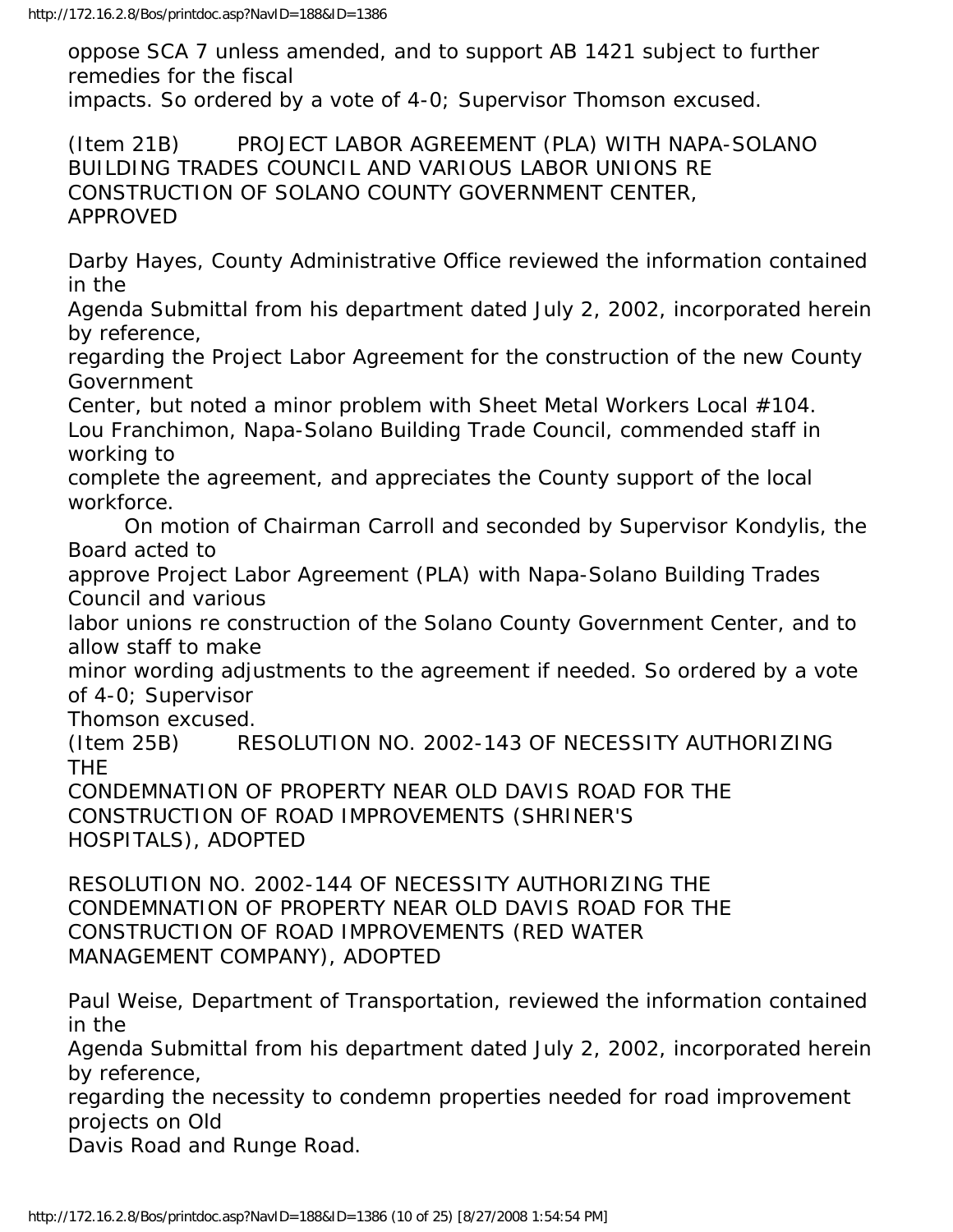Chairman Carroll opened the public hearing. As there was no one who wished to speak on

this matter, the public hearing was closed.

Chairman Carroll indicated that for many years he has opposed the condemnation and the use

of imminent domain in the case of opposition by the landowner.

Responding to questions posed by Supervisor Silva regarding if the condemnations are

friendly, Paul Wiese, Department of Transportation, noted the condemnations are friendly and that

there is a verbal agreement with the Red Water Management Company on Runge Road, and the

paper work is moving through the Shriner's Hospital system.

 On motion of Supervisor Kromm and seconded by Supervisor Kondylis, the Board acted

to adopt Resolution No. 2002-143 of Necessity Authorizing the Condemnation of Property near

Old Davis Road for the Construction of Road Improvements (Shriner's Hospitals), and

Resolution No. 2002-144 of Necessity Authorizing the Condemnation of Property near Old

Davis Road for the Construction of Road Improvements (Red Water Management Company).

So ordered by a vote of 4-0; Supervisor Thomson excused.

(Item 25C) APPROVAL TO PURCHASE RIGHTS OF WAY FOR ROAD PURPOSES ON PLEASANTS VALLEY ROAD, CONTINUED TO A SPECIAL MEETING JULY 8, 2002 AT 2:00 P.M.

The Board was provided with an Agenda Submittal from the Department of Transportation dated July 2, 2002, incorporated herein by reference, regarding the purchase of

rights-of-way for the Pleasants Valley Road Improvement Project.

Paul Weise, Department of Transportation, reviewed a visual presentation outlining a

history of the project; a printed copy is incorporated herein by reference. Mr. Wiese reviewed the

proposed project, project history, what the project is NOT, photos of the area, why the project is

needed, and how the project will help traffic safety.

Responding to questions posed by Supervisor Kondylis relative to a bike path going

around trees to preserve the vegetation, Mr. Wiese noted that could be done, and there could be

some trade-off between a Class I and Class II bike path.

Mr. Wiese continued with how the project will help traffic safety, the project is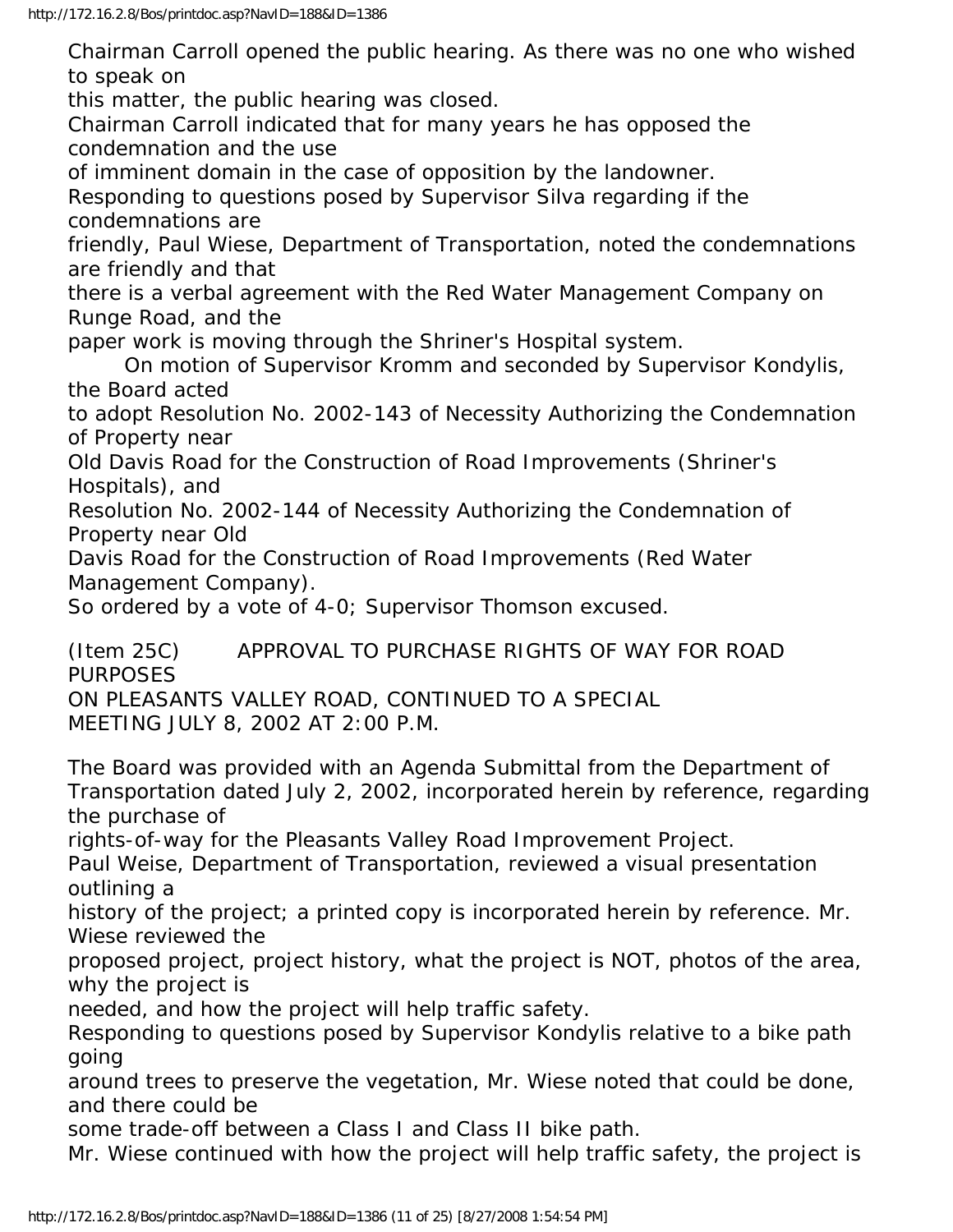consistent

with the beauty of Pleasants Valley, trees and preservation of vegetation, computer enhanced

photos of the roadway widened, project timing while emphasizing that the County has clearance

to go all the way to Vaca Valley Road, funds to procure the right-of-way to Vaca Valley Road,

but only enough construction funding to build the southerly half of the project at this time. Mr.

Wiese further discussed what property is needed, alternatives, and reviewed the conclusions.

Responding to questions posed by Supervisor Kondylis regarding maintaining the 11'

roadway with 4' shoulders to keep traffic slower, Mr. Wiese noted the suggestion could be done,

but the County road standard is for a 12' roadway.

Responding to comments by Supervisor Silva regarding the need for 12' travel lanes for

wider vehicles, with homeowners utilizing the right-of-way, with timing for funding, number of

accidents and County liability, Mr. Wiese noted the property owners could still utilize the right-

of-way area, the total Federal dollar value of the project is about \$1,017,000, with additional

funding from other sources, of which approximately \$300,000 has been spent to date. Owners

that have had accidents in front of their property are in favor of the project. Supervisor Silva noted the need to make the roadway safer for everyone.

Jim Casey, Technical Advisor on the Bicycle Committee for the City of Vacaville, noted

support of the project, the decrease in safety for bicycles over the last 10 years, County liability if

no corrective action is taken, and hopes careful consideration is taken.

Jane Preston, Vacaville, noted she is a longtime resident, suggested lowering the speed

limit to 45 mph, and diverting some of the larger vehicles and boat traffic. Ms. Preston voiced

concern with speeding, the esthetic beauty of the valley, and with replacement of large trees with

small trees that will take many years to mature.

Responding to questions posed by Chairman Carroll regarding the major issue of speed,

Mr. Wiese noted the critical speed survey noted 85% of the drivers were traveling at 59 mph or

slower, and how State law defines how speed limits are to be set to eliminate "speed traps". A

speed lower than 55 mph would be defined as a "speed trap" and the California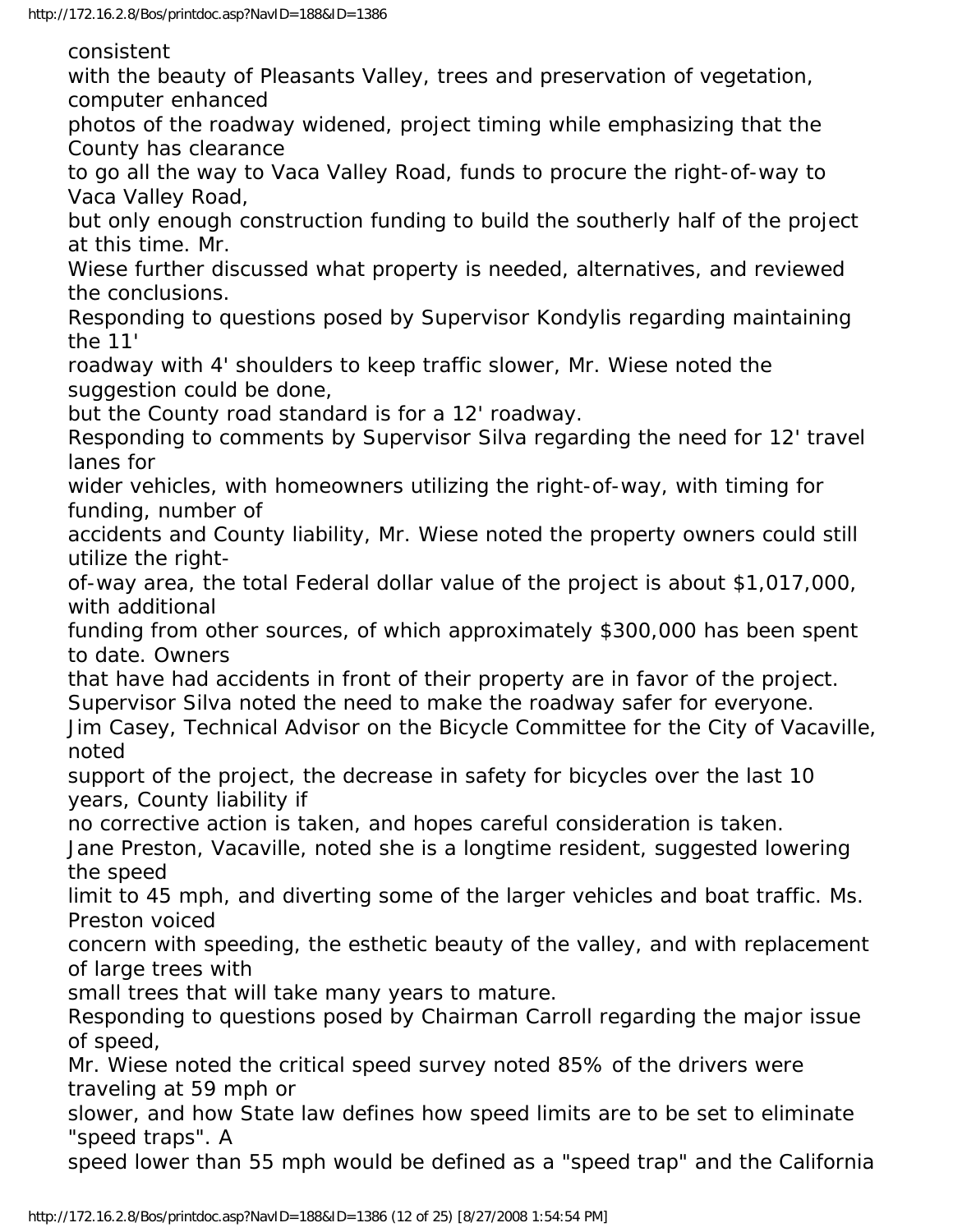http://172.16.2.8/Bos/printdoc.asp?NavID=188&ID=1386

Highway Patrol

(CHP) would not enforce it.

County Counsel Dennis Bunting noted CHP losses use of radar below 55 mph and would

have to tail a driver to cite them for the 45 mph.

Kami McBride, Vacaville, noted many residents along the road are seniors and the

personal cost to these seniors if the action is taken, to make the road safer – lower the speed

limit, cars will go faster if the road is widened, there is an issue of the quality of life for future

generations, the road widening will encourage development, and requested the Board not approve

the project.

Responding to questions posed by Supervisor Kondylis relative to the addition of  $4'$ 

shoulders, Ms. McBride feels a bicycle and jogging path is great, and a shoulder would work for

that.

Rosemary Loveall-Sale, Morningsun Herb Farm, noted family ties for over 45 years in

the area, feels Pleasants Valley Road is a treasure in the County. Ms. Loveall-Sale noted this is

an agricultural road, feels there are alternatives to uniformly widening the road to make it safer,

many accidents are due to people passing when others are trying to turn left, and the road

shoulder may not be safer for bicyclists. Ms. Loveall-Sale suggested lowering the speed limit, no

passing lanes, and widening and adding a shoulder where warranted. Concern was also voiced

regarding the removal of a large number of trees, and with the way the landowners were

approached regarding this project, with lack of notification to nearby landowners, with the

impacts to crop production, and feels this project is a precursor to further development. This

road should be preserved for all the community to enjoy.

Barbara Comfort, also speaking for Wally Brazelton of Vacaville, noted the bicycle

problems on rural roads and in agricultural areas, the negative impacts widening of Pleasants

Valley Road would have, and requested the issue be held over until the Agricultural Advisory

Committee can meet to discuss the issue and offer their opinion. Development of hiking or

biking trails in rural areas needs to include the landowners from the beginning,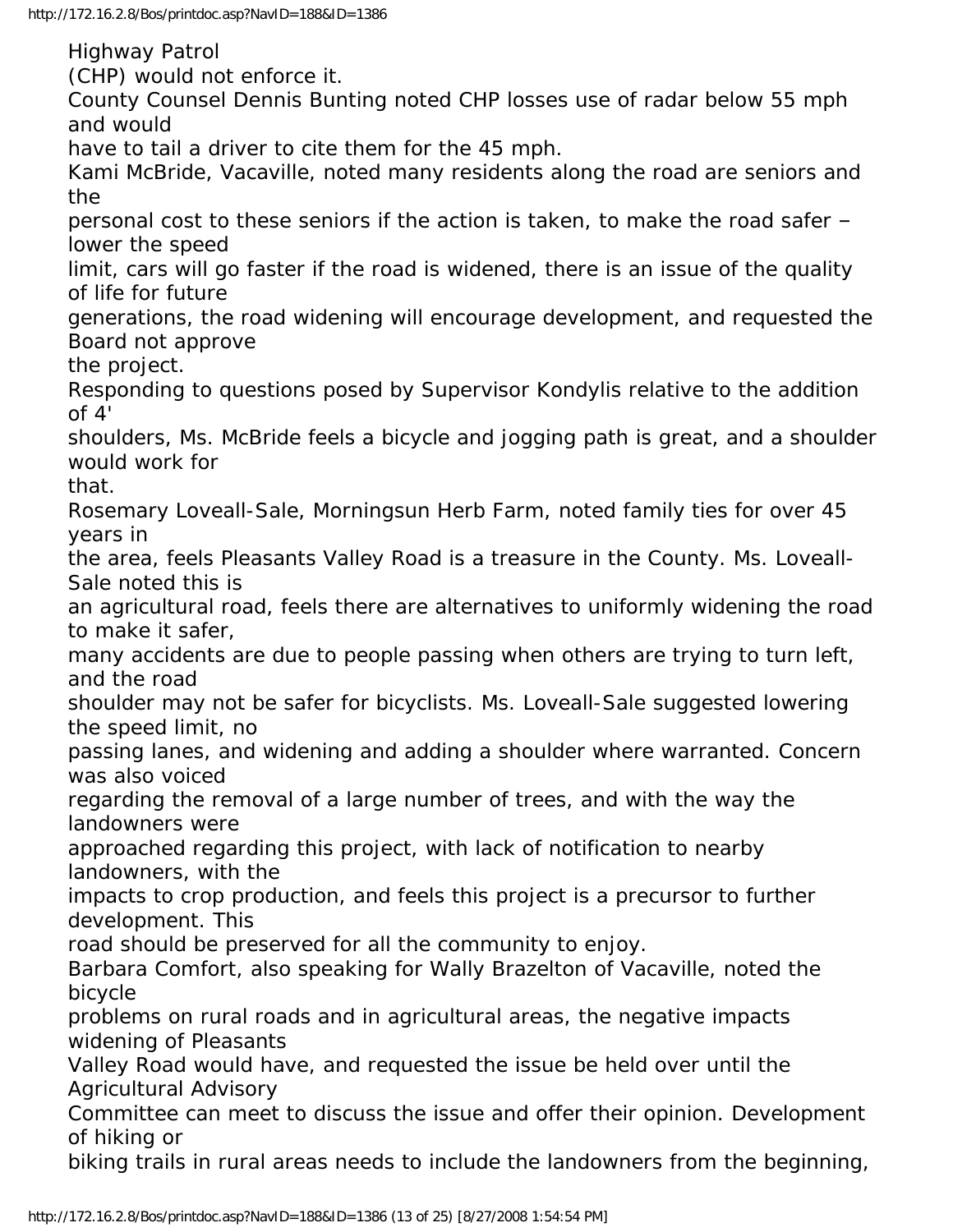and that these

trails are used by a relative small portion of the population. The way to address the safety issues

is to enforce and lower the speed limits, and hopes these lands will not be taken against the will

of the landowners.

Paul Boykin, Vacaville, voiced concern with the traffic on Pleasants Valley Road, the

safety of the bicycle riders, and is in favor widening the roadway and adding a shoulder.

Judy Neal, Vacaville, voiced concern with the project and feels it is too drastic. If the

project is done we will loose the rural quality of the area, and Ms. Neal voiced concern with the

loss of trees. Ms. Neal suggested creating a narrow shoulder or bike lane, lowering the speed

limit to 40 mph to 45 mph, limit over-sized vehicles, placement of strategic stop signs, and

discourage passing with double yellow lines. If wide thoroughfares are built it would destroy the

quality of this valley.

Responding to questions posed by Supervisor Kromm regarding a narrow shoulder and

with widening the road by 1', Ms. Neal prefers a 2' rather than a 4' shoulder, and if the trees were

preserved widening would be fine. One key is with preserving the trees to maintain the flavor of

the area.

Dave Fleming, Vacaville (Mayor of Vacaville), noted the unique quality of the **Pleasants** 

Valley Road area and suggested putting in double yellow lines to curb passing and a shoulder of

decomposed granite. Mr. Fleming feels if the road is widened people will drive faster, the safety

issues must be addressed, and voiced concern regarding trees being removed. Speeds should be

minimized, there should be more law enforcement and the rural feeling of the area needs to be

maintained.

Gail Whitaker, Vacaville, noted many accidents are due to unsafe passing, at her property

all the land for the widening would come on their side of the road, voiced the many detrimental

effects to their 115 year old home and property if the road is widened, and would agree to

deeding half of the property needed to widen the road in their area. Randall Carlson, Solano County Bicycle Advisory Committee, discussed the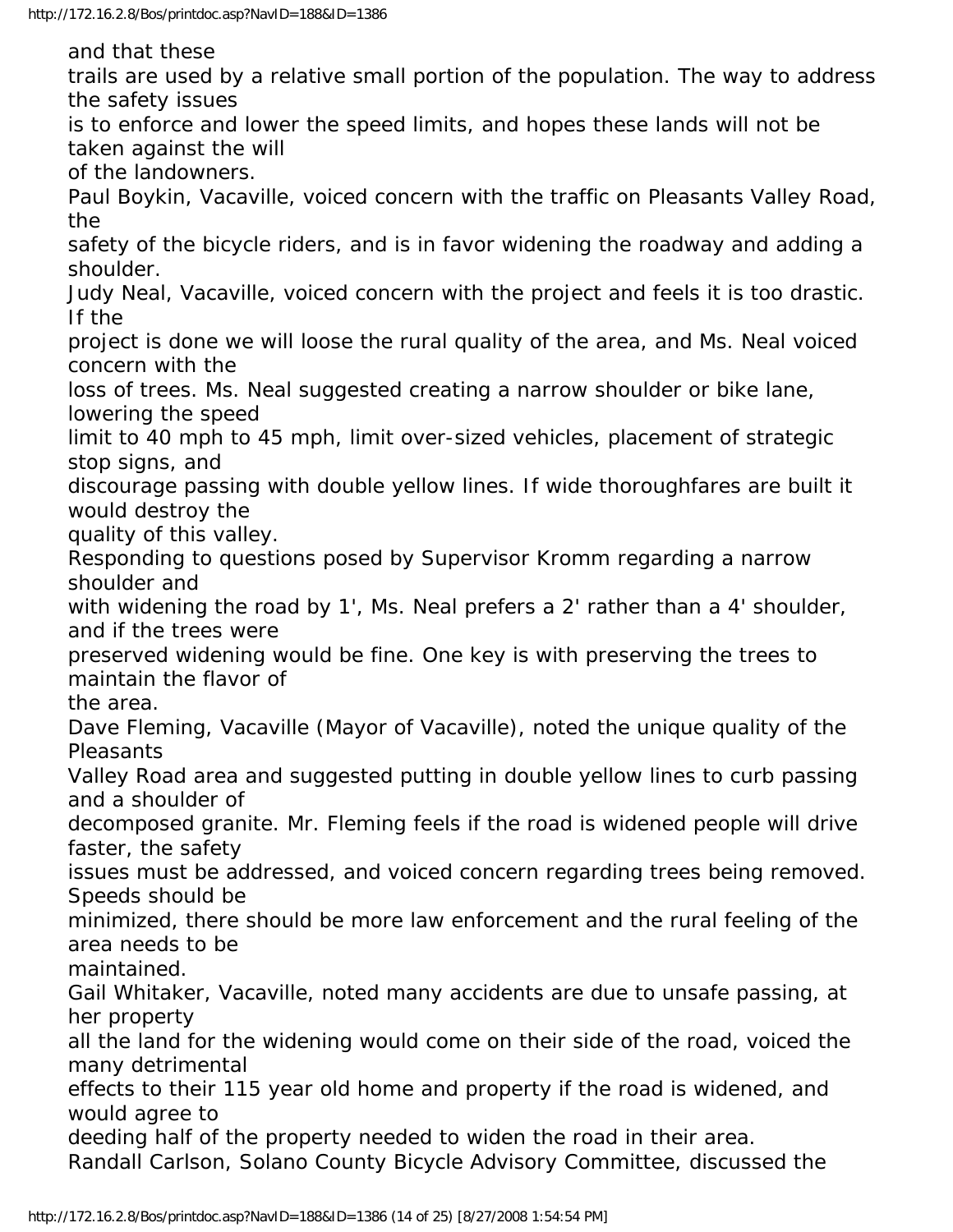\$80,000

contribution to the project by the Bicycle Advisory Committee, noted the dangers for bicyclists in

automobile lanes, feels a 2' shoulder is better than nothing, and that bicyclists do want to retain

the rural flavor of the area.

Carolyn Douglas, Pleasants Valley Neighborhood Association, discussed biking in this

area, suggested establishing a committee of residents and staff to determine the best traffic

calming methods to increase road safety, discussed statistics on traffic calming actions, and feels

the Board needs to take into consideration the entire length of the road.

Lynn Thompson, Vacaville, also speaking on behalf of her family, questioned why the

project is being done. Lower speed limits would help make the road safer, and Ms. Thompson

believes this action is not necessary, and that this is the first step of development in the area.

Bob Bishop, Vacaville, feels the proposal for the project is weak, only a few of the

owners support the project, traffic needs to move slower, if the road is widened drivers will go

faster, and the area needs to be preserved and people need to slow down and enjoy it.

Bruce Brazelton, Vacaville, noted the many objects at the public meetings on the project,

testing should be done at the 45 mph speed limit, Mr. Brazelton voiced concern with the

proposed improvements at his property, feels the design is not well thought out, and is against the

project as currently proposed.

Responding to questions posed by Supervisor Kondylis regarding choosing which side of

the road to make improvements on, Mr. Wiese noted generally we try to widen equally on both

sides, but it does vary at curves.

Chairman Carroll requested the matter be continued to a special meeting on Monday July

8, 2002, since he had to leave.

Supervisor Kromm agreed to continue the matter, but noted consistent themes of the

speakers are to improve safety by lowering speeds and controlling passing, to vary shoulders at 2'

to 4' for pedestrian and bike safety, and the beauty of the road needs to be preserved. There are

problems with timing with the residents not having enough time for input into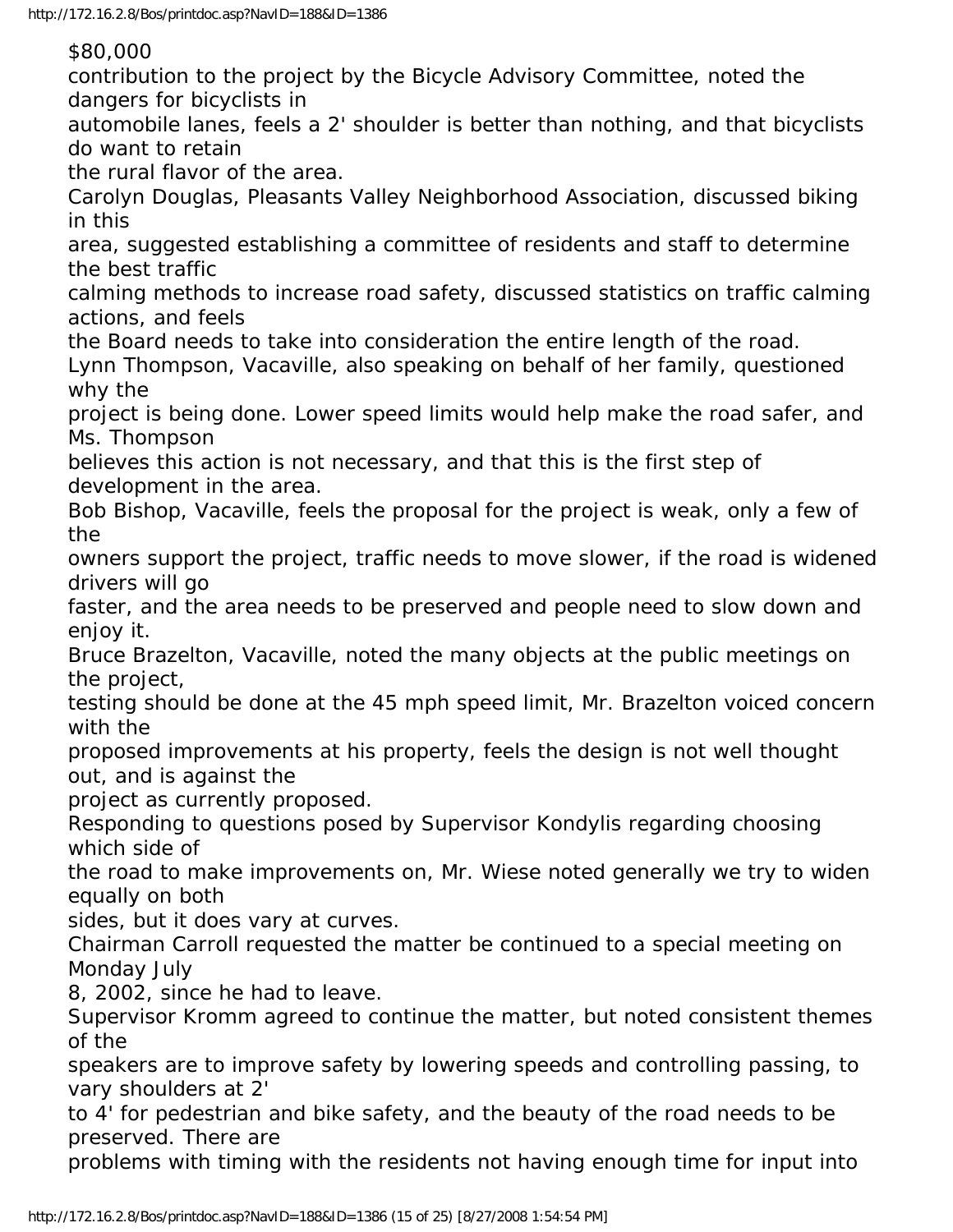the project and

with the Federal funding timing requirements. Supervisor Kromm suggested staff meet with the

Pleasants Valley Home Owners Association, other residents and the bike association to work out

the issues.

Supervisor Kondylis noted there is only enough construction funding for the area between

Cherry Glenn Road and Foothill Road, the trees that are proposed to be removed should be

marked in some way, the residents feel the 11' roadway is fine, the shoulder widths could be

variable from 2' to 4' and could meander off and back to the roadway, the no passing and stop

signs at the intersections are critical, and that the County needs to accommodate the residents,

agriculture, pedestrians and bicyclists.

Supervisor Silva expressed deep concern with safety, supports the 12' travel lanes,

decomposed granite is not a good material for a shoulder, the shoulder should be between 2' and

3' to accommodate for over steering, leaving as many trees as possible and go around the trees

where possible, and the need to accommodate the special needs of the property owners.

Supervisor Silva would like the trees marked that are to be removed, feels signage and road

striping can help, enforcement is needed, and agreed to continue the matter until July 8, 2002.

The safety of everyone and the rights of the property owners needs to be taken into consideration.

Supervisor Kondylis suggested finding out why people take that road to Lake Berryessa

and Lake Solano when it is faster to take I 505, and suggested a long-term plan be developed for

the entire length of Pleasants Valley Road.

Responding to questions posed by Supervisor Kromm regarding deadlines for approval

for Federal funding, Mr. Wiese noted it depends if the County is acquiring rightof-way or not,

waiting until August 6th could pose problems with getting the funding.

Responding to questions posed by Supervisor Silva regarding the number of acquisitions

between Cherry Glenn Road and Foothill Road, Mr. Wiese noted there are approximately seven.

There was a brief discussion relative to staff quickly meeting with the interested parties to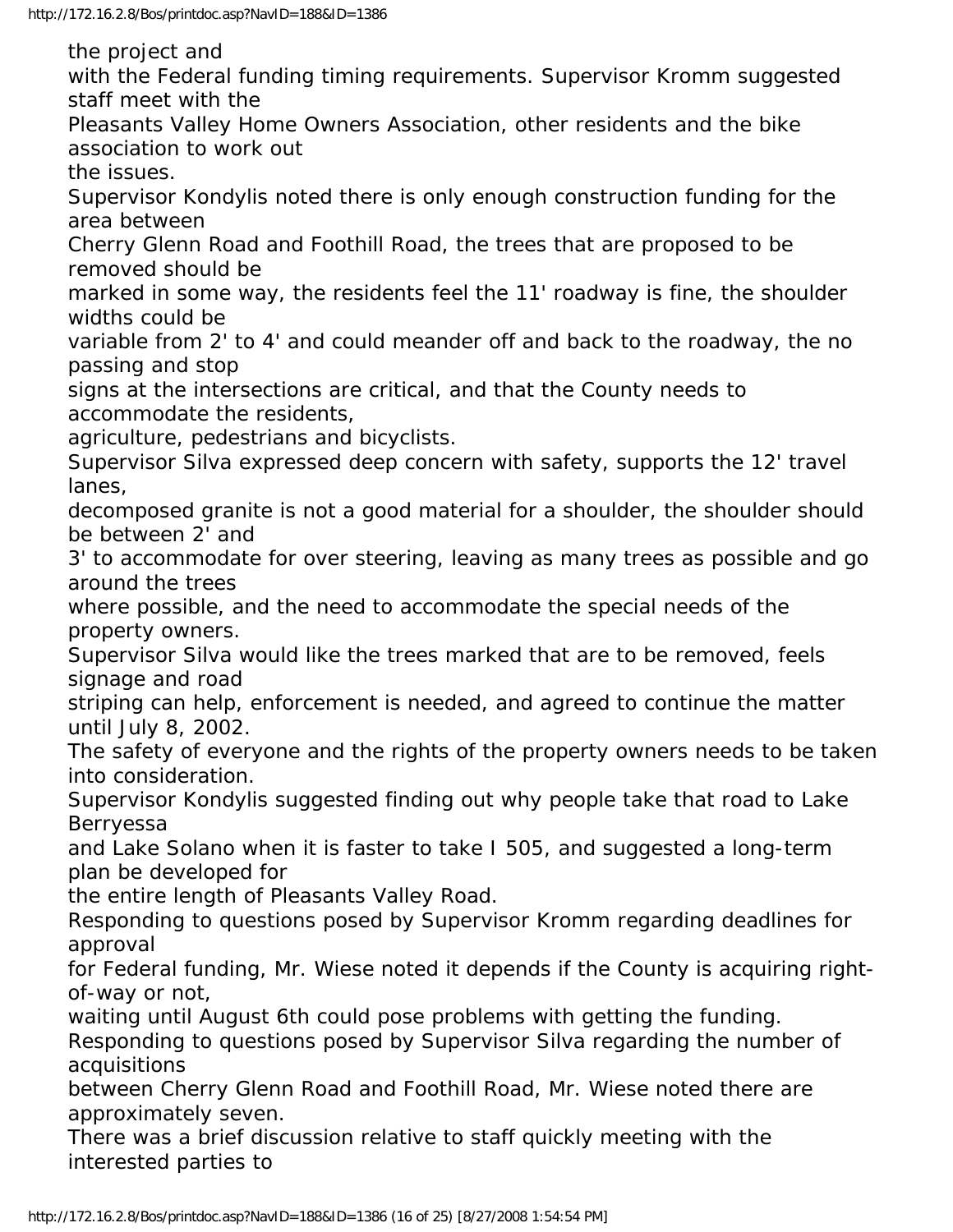do an intense planning session called a cherrette.

 There was consensus to continue the matter to July 8, 2002 at 2:00 p.m. and to

concentrate on the area between Cherry Glenn Road and Foothill Road.

(Item 25D) PUBLIC HEARING RE ADOPTIONS OF RESOLUTIONS OF NECESSITY FOR ROAD IMPROVEMENT ON PLEASANTS VALLEY ROAD CONTINUED TO JULY 8, 2002

Scheduled on the agenda for this day was a public hearing to consider adoption of fifteen

Resolutions of Necessity to condemn properties needed for safety

improvements to be constructed on

Pleasants Valley Road.

Vice-Chairman Kromm opened the public hearing.

There was consensus to continue the matter until July 8, 2002 at 2:00 p.m.

(Item 25A) DRAFT TRANSPORTATION EXPENDITURE PLAN BY SOLANO TRANSPORTATION IMPROVEMENT AUTHORITY, CONTINUED TO JULY 8, 2002 AT 2:00 P.M.

Paul Weise, Department of Transportation, reviewed the information contained in the

Agenda Submittal from his department dated July 2, 2002, incorporated herein by reference,

regarding the overall expenditure plan for a proposed local sales tax measure for transportation

purposes.

Responding to questions posed by Vice-Chairman Kromm regarding how the \$1 billion

funding figure was determined, Darrell Halls, Solano Transportation Improvement Authority

(STIA), noted that the estimates were developed by the Metropolitan Transportation Commission

(MTC) which used State sales tax information to calculate the estimates. Vice-Chairman

Kromm provided the Board with a Projected Sales Tax Growth chart, incorporated herein by

reference, that projects a high estimate of \$630,488,248, and questions what happens if there is a

significant shortfall. Mr. Halls noted these are estimates and will provide further information on

the formula used by the MTC. Mr. Halls discussed the issue of who gets what when, and noted

the only commitment is for the Fast Track category, and the fluctuation between the projects.

This plan is based on the funding and the various needs and priorities that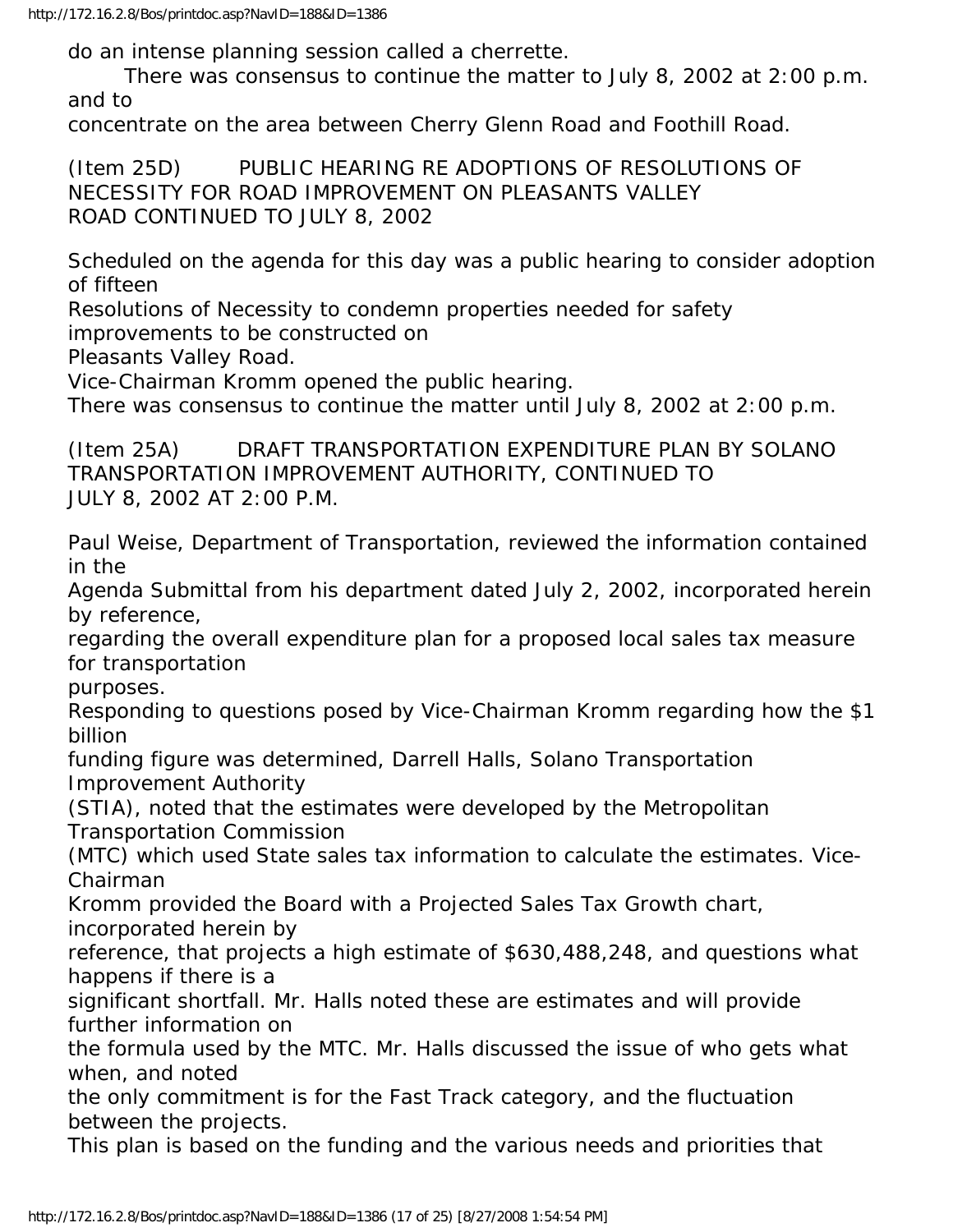have been presented. Supervisor Kondylis expressed concern with the road widening aspect of the plan, and can only justify widening roads is with High Occupancy Vehicle (HOV) lanes. The plan only calls for HOV lanes between Vallejo and Dixon; there could be HOV lanes on I-680 between Benicia and I-80. This plan is called balanced but it calls for 60% for roads and 40% for other transit, and it should be 50-50. It will be difficult to convince people to spend their tax dollars to provide transit for people that do not live in the County. Supervisor Silva noted the I-80/I-680 interchange bottleneck will continue to worsen, and further discussed the many issues considered by the Solano Transportation Authority (STA) and the STIA in recommending the "Balanced Plan", which address the many needs of the County well into the future. Vice-Chairman Kromm feels more emphasis should have been on I-80/I-680 interchange for the highway emphasis and everything else towards the transit emphasis, cities should be encouraged to do a better job of developing downtown to be pedestrian and bicycle friendly and interface better with job and housing interface friendly, and noted opposition to the "Balanced Plan". There was consensus to continue the matter to July 8, 2002 at 2:00 p.m. (Item 22A) FIVE-YEAR COMPREHENSIVE DRUG COURT IMPLEMENTATION GRANT AWARD FROM STATE DEPARTMENT OF ALCOHOL AND DRUG PROGRAMS, ACCEPTED AGREEMENT WITH LEADERS IN COMMUNITY ALTERNATIVES, INC. RE PROVISION OF FAMILY DRUG COURT SERVICES Essie Henderson, Health and Social Services, reviewed the information contained in the Agenda Submittal from her department dated July 2, 2002, incorporated herein by reference, regarding accepting and executing a grant for the provision of Family Drug Court Services. This funding will serve approximately 50 to100 families total on a continuing basis from 6 months to 1 year.

Responding to questions posed by Vice-Chairman Kromm regarding the in-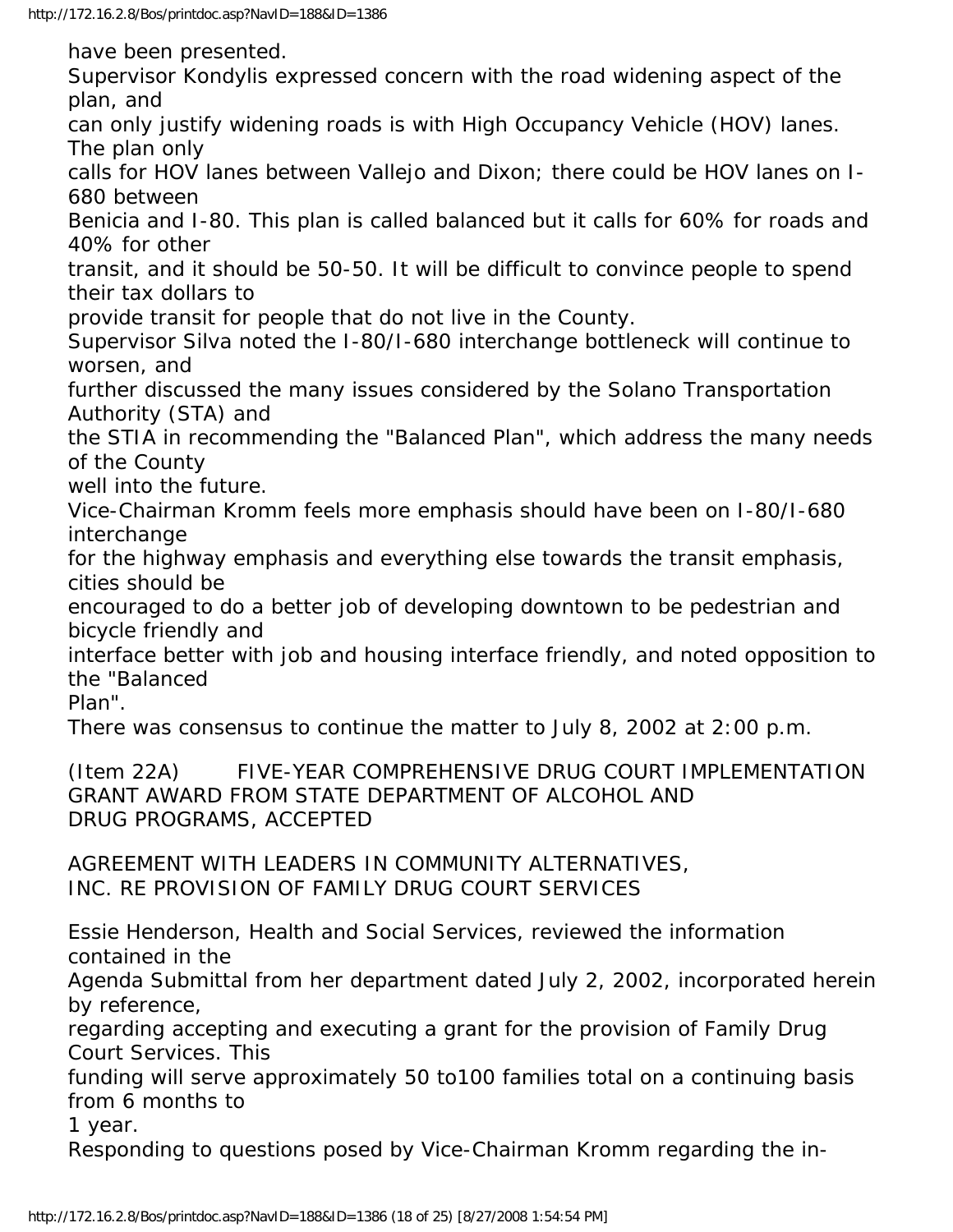home

component, and the process used to select Leaders in Community Alternatives, Inc. (LCA) as the

contractor, Ms. Henderson discussed the in-home component where staff will go to the home to

work with family as a whole, and the many support and program services that will be included

with this program. LCA was selected because they are currently providing similar services for

the Probation Department; they also work with Child Protective Services, and are familiar with

the system in the County. This is the only provider that can meet all the aspects of the program.

Responding to questions posed by Supervisor Silva regarding the home office address of

LCA, Ms. Henderson noted their home office is in San Francisco, the organization is nationally

known and has been in operation for over 10 years, and Ms. Henderson discussed the

qualifications of the local program manager and staff. Supervisor Silva requested additional

information regarding LCA.

Vice-Chairman Kromm noted LCA has run the day reporting center at Juvenile Hall for a

number of years.

 On motion of Supervisor Kondylis and seconded by Supervisor Silva, the Board acted to

accept the five-year Comprehensive Drug Court Implementation Grant award from State

Department of Alcohol and Drug Programs and to approve an agreement with Leaders in

Community Alternatives, Inc. to provide Family Drug Court Services. So ordered by a vote of 3-

0; Supervisor Thomson and Chairman Carroll excused.

(Item 22B) REPORT ON CHILDREN'S MENTAL HEALTH AND EARLY PERIODIC SCREENING DIAGNOSIS AND TREATMENT (EPSDT) PROGRAM, RECEIVED

Director of Health and Social Services Patrick Duterte gave a brief overview and

introduction of the EPSDT Program.

Roger Wiere, Mental Health Director, reviewed the information contained in a visual

presentation from his department dated July 2, 2002, a hard copy is incorporated herein by

reference, outlining the status of the Children's Mental Health and Early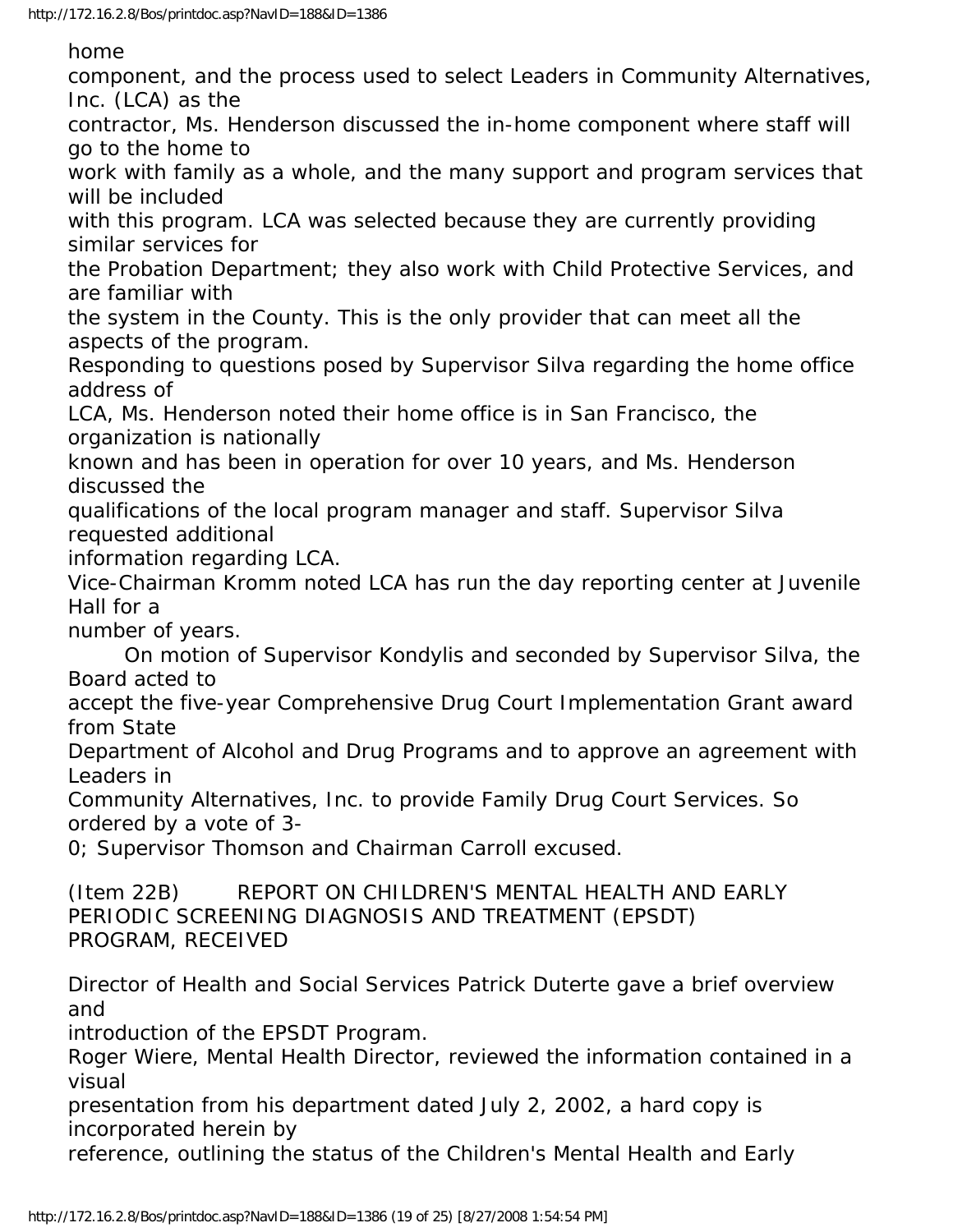Periodic Screening

Diagnosis and Treatment (EPSDT) Programs. Highlights of the presentation included aspects of

Children's Mental Health Services, funding sources and allocations, caseload, allocation process

of Medi-Cal eligible services, EPSDT growth since 1996, and the estimated number of children

with mental health needs.

Supervisor Kondylis noted growth in the program due to additional funding and more

outreach.

Responding to questions posed by Supervisor Kromm regarding the ability to chart

illnesses in Mental Heath, Mr. Wiere noted the difficulties in categorizing illnesses with the

mentally ill.

Responding to questions posed by Supervisor Kondylis regarding determining causes of

mental illness, and the number of children not being served under the age of 5, Mr. Wiere noted

there is no way to determine the causes of mental illness based on this data, and discussed

treatment, feels there are many hidden disorders in the 0 to 5 age group. Supervisor Kondylis is

alarmed at the number of children with mental illnesses.

Mr. Duterte completed the presentation reviewing the issues to consider, potential growth

options, and program growth recommendations. The department is recommending reinvestment

of the reimbursement funds that have been returned to the County from prior years. The true

need should be determined and the department could return at mid-year about increasing growth

at that time.

Kim Thomas, Executive Director of the Children's Network, voiced concern with the

State Budget, noted the County would only have a share of cost in the growth of the program;

feels the State will cap the amount of reimbursable funds, and feels this program should grow as

fast a possible next year before a baseline year is initiated. Ms. Thomas noted some options for

local matching funds, the large number of eligible children that are not receiving services, and

questioned if children must be evaluated by County staff to determine eligibility. Supervisor Kondylis feels many families may not trust the County and would go to other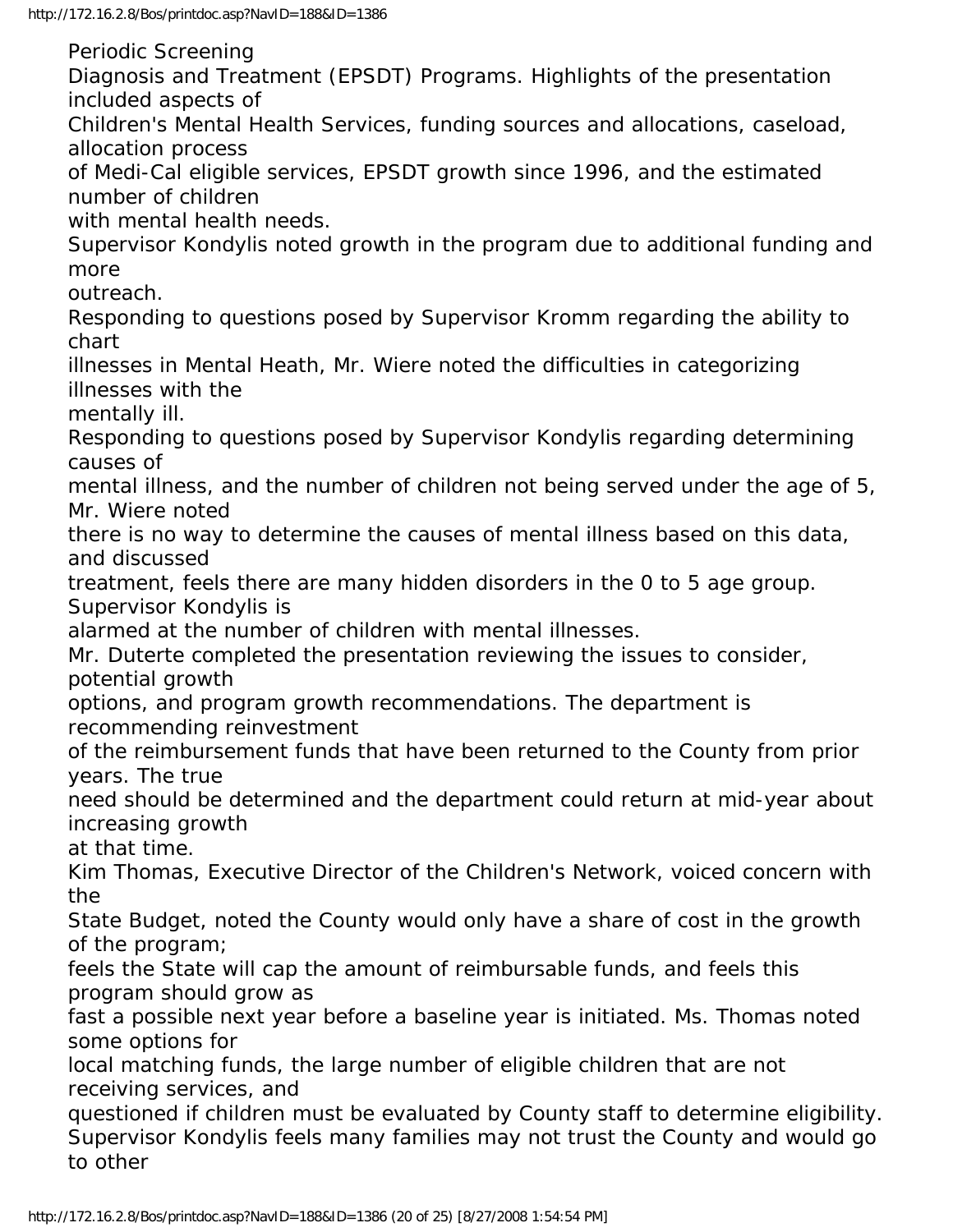sources for services. Problems occur when services are provided and the client is not eligible for

Medi-Cal services.

Mr. Duterte noted there are many reasons why the Board would want the County to

evaluate the EPSDT since it is a Medi-Cal program, any clients not Medi-Cal eligible would be

at 100% cost to the County.

Responding to questions posed by Supervisor Silva on why a child with Medi-Cal would

be turned away, and do any schools have psychiatric staff to help identify the children in need of

services, Mr. Duterte noted a Medi-Cal patient would not be turned away. Mr. Wiere noted the

County is trying to serve the most seriously ill patients, and to ensure there is clinical control.

We do want to continue to grow the program at a controlled rate to provide more treatment slots.

There are about 35 school-based programs where Mental Health staff works in the schools.

Responding to comments by Vice-Chairman Kromm regarding outreach to the most

seriously ill children, Mr. Wiere noted the goal of the program is to go much deeper to find the

more hidden children for early intervention.

Responding to comments by Vice-Chairman Kromm regarding expanding the program

and issuing an RFP for providers, to pay costs from the General Fund, and then to get

reimbursed, Mr. Duterte noted that would be the best procedure to grow the program.

Supervisor Kondylis expressed concern with the great need for early intervention, and

feels the County should do everything possible within limits.

Supervisor Silva endorses the moderate growth pattern suggested by the department, the

statistics are alarming, and would like more definite data prior to growing the program any faster.

 Vice-Chairman Kromm noted further discussion regarding funding would take place

during budget discussions.

(Item 23A) THREE YEAR PLAN FOR PROMOTING THE SAFE AND STABLE FAMILIES PROGRAM, APPROVED

HEALTH AND SOCIAL SERVICES DEPARTMENT DESIGNATED AS LEAD AGENCY TO ADMINISTER THE FUNDING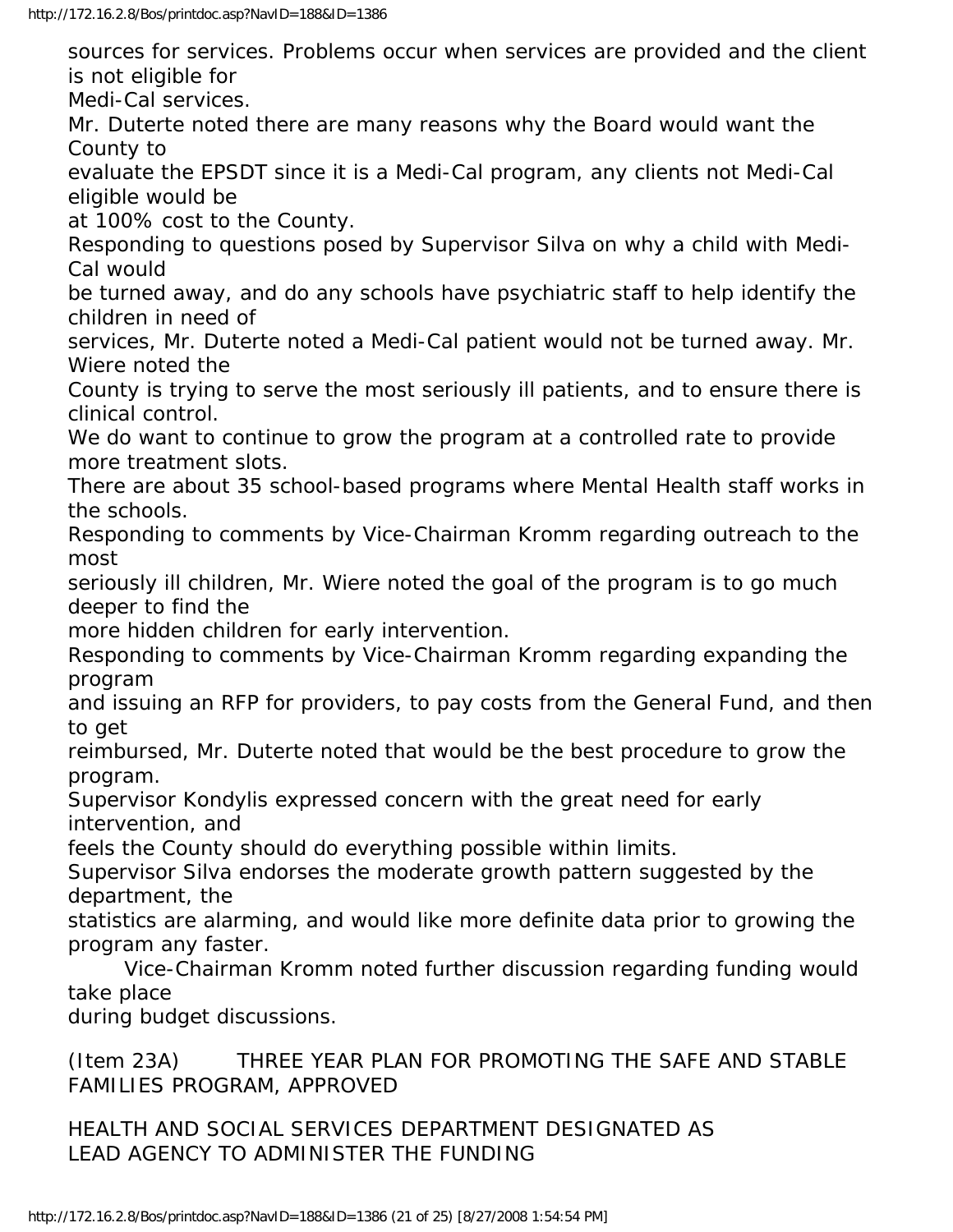The Board was provided with an Agenda Submittal from the Children's Network dated

July 2, 2002, incorporated herein by reference, regarding the 3 year plan to promote the Safe and

Stable Families Program.

Kim Thomas, Executive Director of the Children's Network, discussed the letter of

recommendation from the County Administrator's Office dated June 26, 2002, incorporated

herein by reference, and noted willingness to work with the Department to provide any additional

information, and is waiting for State guidance for accountability requirements for the Safe and

Stable Families program.

Jenny Ocon, Children's Network, reviewed the Safe and Stable Families program

elements, program goals, and outlined funding.

Vice-Chairman Kromm feels the Family Resource Centers are a great idea; it is the way

to get services out to the neighborhoods.

 On motion of Supervisor Kondylis and seconded by Vice-Chairman Kromm, the Board

acted to approve the three year plan for promoting the Safe and Stable Families Program, to

designate the Department of Health and Social Services as the lead agency to administer the

funds, and for the Children's Network to work with the County Administrator's Office relative to

funding issues. So ordered by a vote of 3-0; Supervisor Thomson and Chairman Carroll excused.

(Item 23B) THREE YEAR PLAN FOR ALLOCATION OF CHILD ABUSE PREVENTION, INTERVENTION AND TREATMENT (CAPIT) AND COMMUNITY-BASED FAMILY RESOURCE AND SUPPORT (CBFRS) FUNDS, APPROVED

HEALTH AND SOCIAL SERVICES DEPARTMENT TO ADMINISTER THE CHILD ABUSE PREVENTION, INTERVENTION AND TREATMENT (CAPIT) AND COMMUNITY-BASED FAMILY RESOURCE AND SUPPORT (CBFRS) FUNDS

The Board was provided with an Agenda Submittal from the Children's Network dated

July 2, 2002, incorporated herein by reference, regarding a 3-year plan for Child Abuse

Prevention, Intervention, and Treatment (CAPIT) and Community-Based Family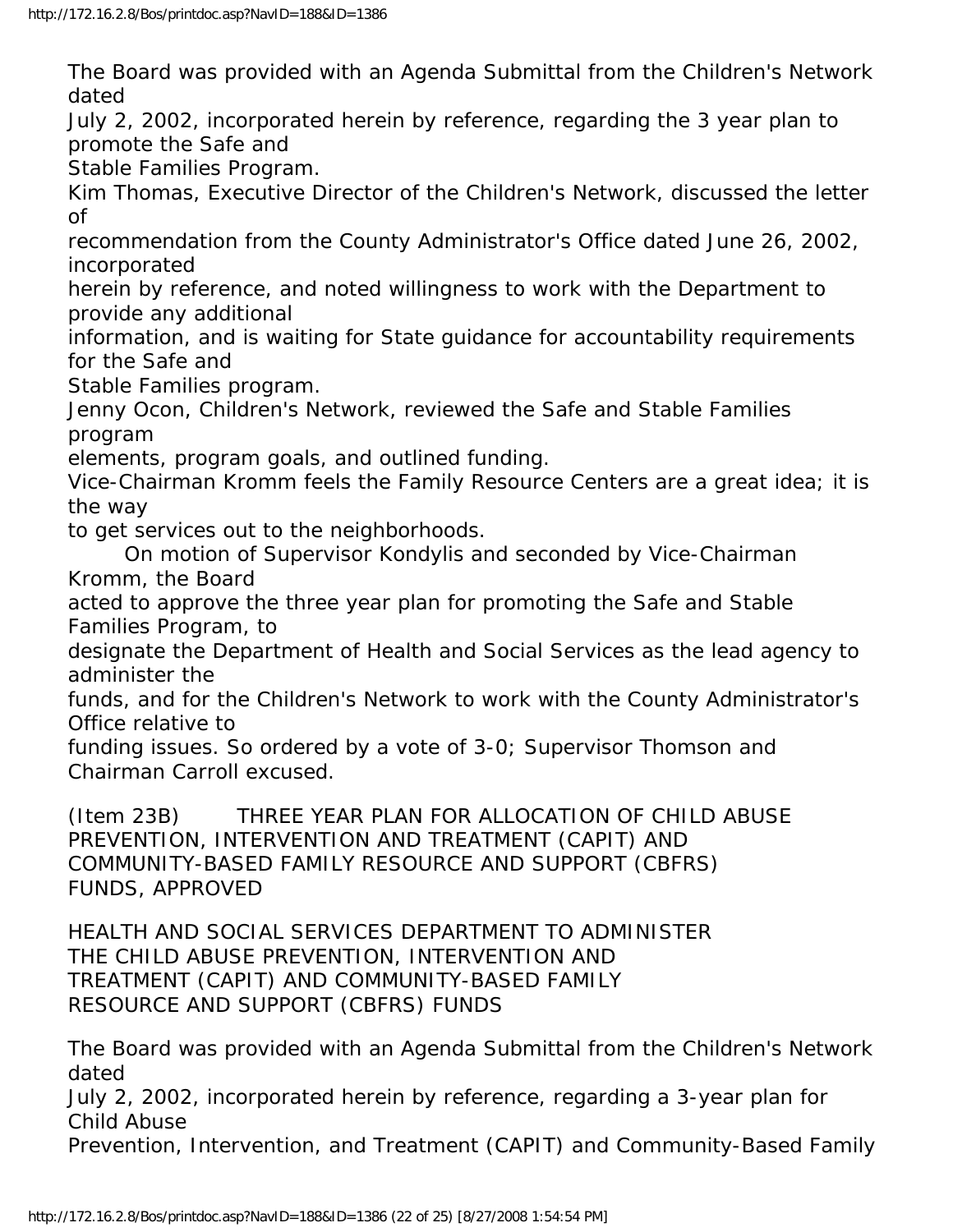http://172.16.2.8/Bos/printdoc.asp?NavID=188&ID=1386

Resource and

Support Funds (CBFRS).

Kim Thomas, Executive Director of the Children's Network, discussed the memorandum

from the County Administrator's Office dated June 26, 2992, incorporated herein by reference,

and noted willingness to work with the County Administrators Office to address the concerns as

outlined.

On motion of Supervisor Kondylis and seconded by Vice-Chairman Kromm, the Board

acted to approve the three year plan for allocation of Child Abuse Prevention, Intervention and

Treatment (CAPIT) and Community-Based Family Resource and Support (CBFRS) Funds, to

designate the Department of Health and Social Services as the lead agency to administer the

funds, and the Children's Network is to work with the County Administrator's Office to

complete additional analysis of the programs. So ordered by a vote of 3-0; Supervisor Thomson

and Chairman Carroll excused.

(Item 24) CANCELLATION OF CONTRACT BY CALIFORNIA YOUTH AUTHORITY RE NORTHERN CALIFORNIA DRUG TREATMENT PROGRAM AT FOUTS SPRINGS ACKNOWLEDGED

MODIFIED STAFF WORK SCHEDULE WHERE APPROPRIATE AND LAYOFF OF UP TO FIVE (5) FTE STAFF, APPROVED

The Board was provided with an Agenda Submittal from Fouts Springs Youth Facility

dated July 2, 2002, incorporated herein by reference, regarding the cancellation of the contract by

the California Youth Authority for the Northern California Drug Treatment Program at Fouts

Springs Youth Facility and the staff modifications necessary to retain the fiscal viability of the

facility.

There was a brief discussion regarding shifting staff and the effects of the State budget.

On motion of Supervisor Silva and seconded by Supervisor Kondylis, the Board acted to

acknowledge the cancellation of contract by California Youth Authority for the Northern

California Drug Treatment Program at Fouts Springs, and to approve the necessary staffing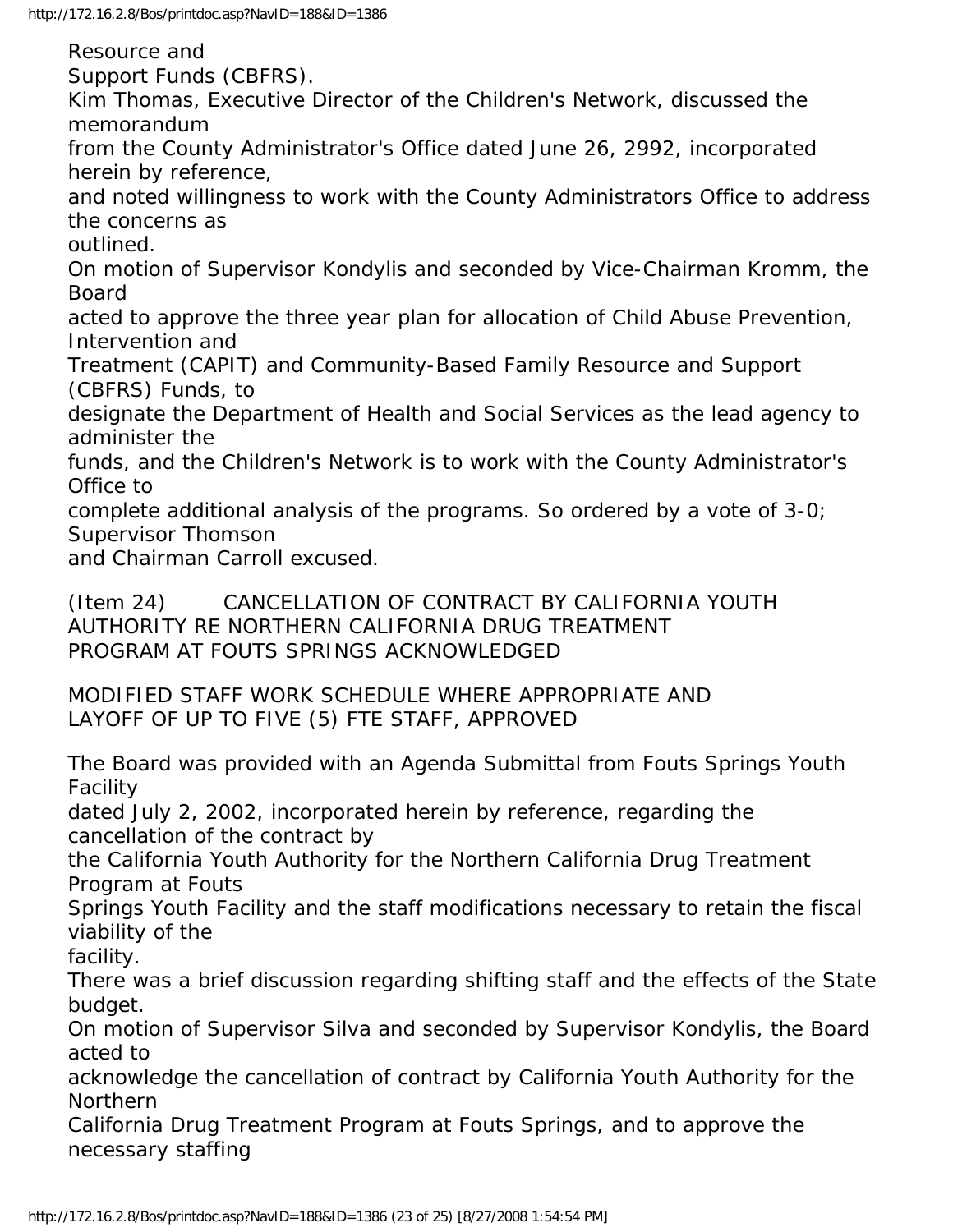changes. So ordered by a vote of 3-0; Supervisor Thomson and Chairman Carroll excused.

(Item 26) AGRICULTURAL TOUR SCHEDULED FOR SEPTEMBER 20, 2002

Agricultural Commission Susan Cohen reviewed the information contained in the Agenda

Submittal from her department dated July 2, 2002, incorporated herein by reference, regarding an

update on the activities of the Agricultural Advisory Committee, and the scheduling of a 2002

Agricultural Tour in the County. The Ag Committee is looking for direction to beef up the right

to farm ordinance.

Director of Environmental Management Birgitta Corsello noted combined subcommittees

of the Agricultural Advisory Committee that will continue to work on further definition and

clarification in the grading ordinance and hillside development. The committee is separating out

the development standards in the two ordinances for clear definition, and with zoning issues that

effect agriculture. The group will also be looking at agricultural processing, habitat conservation,

and regulations regarding air quality standards.

Responding to questions posed by Supervisor Kondylis regarding the Board addressing

the issue of Mega Dairies, Ms. Corsello noted an application in process and due to the amount of

interest being generated should come to the Board after it is heard by the Planning Commission.

 On motion of Supervisor Kondylis and seconded by Vice-Chairman Kromm, the Board

acted to receive the Agricultural Advisory Committee update and to schedule an Agricultural

Tour for September 20, 2002. So ordered by a vote of 3-0; Supervisor Thomson and Chairman

Carroll excused.

ADJOURN - This meeting of the Board of Supervisors adjourned in memory of Walter Graham at

5:24 p.m. to reconvene to the Solano County FY2002/03 Budget Hearings, 9:00 a.m., July 8, 2002.

William J. Carroll, Chairman

\_\_\_\_\_\_\_\_\_\_\_\_\_\_\_\_\_\_\_\_\_\_\_\_\_\_\_\_\_\_\_\_\_\_